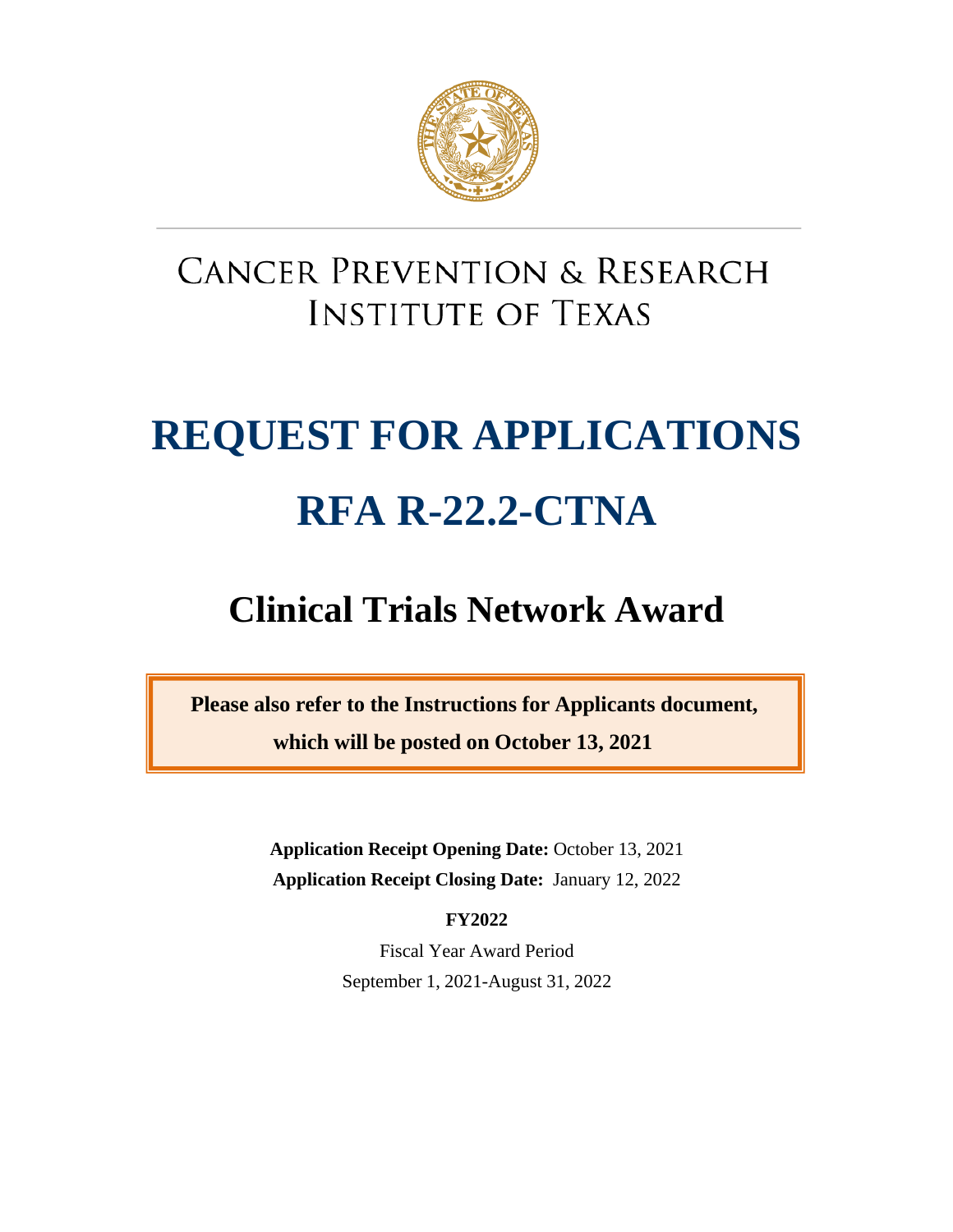# **TABLE OF CONTENTS**

| 1.   |                                                                                   |  |  |  |  |
|------|-----------------------------------------------------------------------------------|--|--|--|--|
| 2.   |                                                                                   |  |  |  |  |
|      | 2.1.                                                                              |  |  |  |  |
| 3.   |                                                                                   |  |  |  |  |
| 4.   |                                                                                   |  |  |  |  |
| 5.   |                                                                                   |  |  |  |  |
| 6.   |                                                                                   |  |  |  |  |
| 7.   |                                                                                   |  |  |  |  |
| 8.   |                                                                                   |  |  |  |  |
| 8.1. |                                                                                   |  |  |  |  |
|      | 8.1.1.                                                                            |  |  |  |  |
| 8.2. |                                                                                   |  |  |  |  |
|      | 8.2.1.                                                                            |  |  |  |  |
|      | 8.2.2.                                                                            |  |  |  |  |
|      | 8.2.3.                                                                            |  |  |  |  |
|      | 8.2.4.                                                                            |  |  |  |  |
|      | 8.2.5.                                                                            |  |  |  |  |
|      | 8.2.6.                                                                            |  |  |  |  |
|      | 8.2.7.                                                                            |  |  |  |  |
|      | 8.2.8.                                                                            |  |  |  |  |
|      | 8.2.9.                                                                            |  |  |  |  |
|      |                                                                                   |  |  |  |  |
|      |                                                                                   |  |  |  |  |
|      | 8.2.12. Institutional/Collaborator Support and/or Other Certification (4 pages)16 |  |  |  |  |
|      |                                                                                   |  |  |  |  |
|      | 8.3.                                                                              |  |  |  |  |
| 9.   |                                                                                   |  |  |  |  |
| 9.1. |                                                                                   |  |  |  |  |
| 9.2. |                                                                                   |  |  |  |  |
| 9.3. |                                                                                   |  |  |  |  |
|      | 9.3.1.                                                                            |  |  |  |  |
|      |                                                                                   |  |  |  |  |
| 10.  |                                                                                   |  |  |  |  |
| 11.  |                                                                                   |  |  |  |  |
|      | 12. REQUIREMENT TO DEMONSTRATE AVAILABLE FUNDS 22                                 |  |  |  |  |
|      |                                                                                   |  |  |  |  |
|      | 13.1.                                                                             |  |  |  |  |
|      | 13.2.                                                                             |  |  |  |  |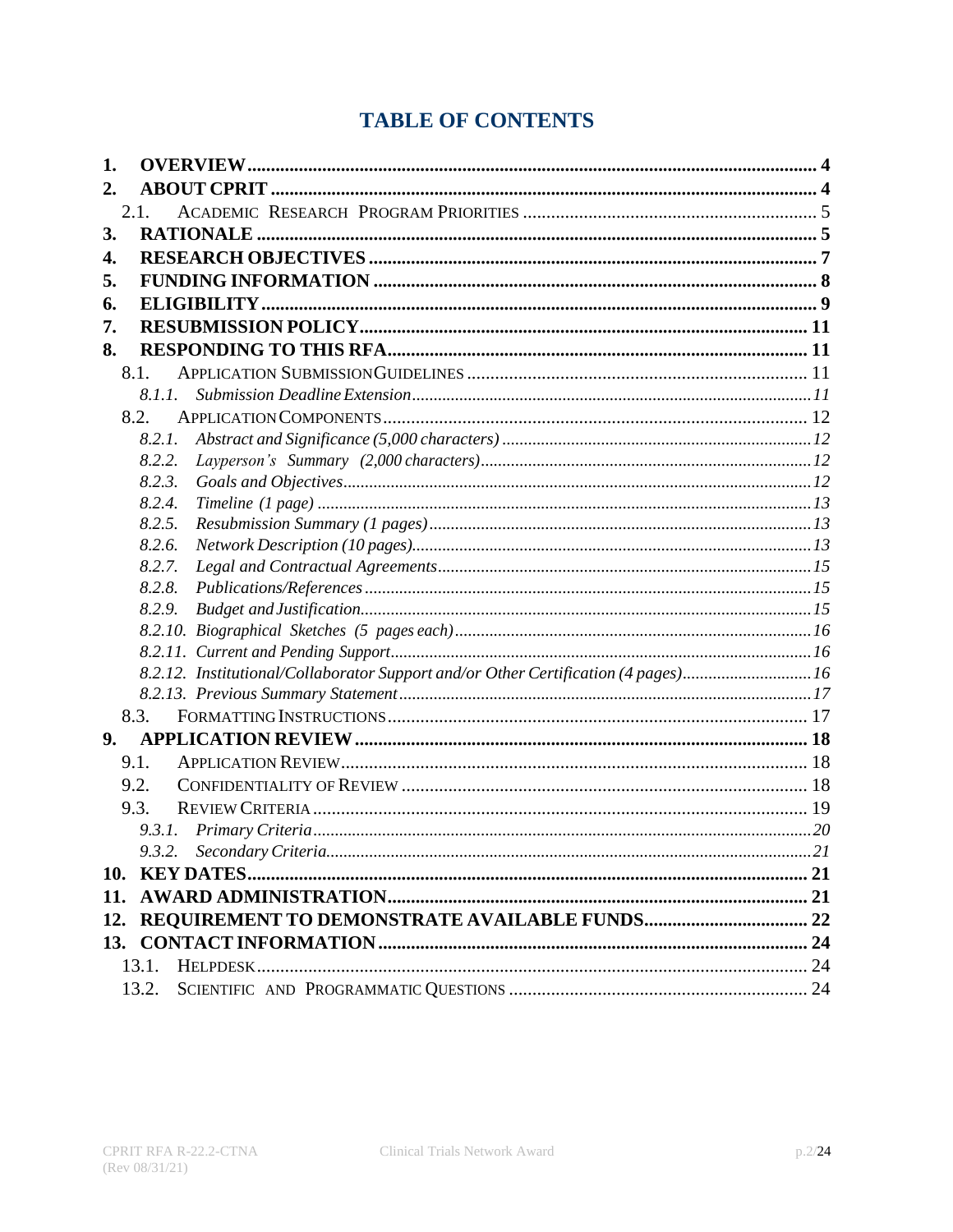# **RFA Version History**

08/30/21 RFA release

Rev 08/31/21 Section 10 – Key Dates

• Edited to remove ambiguity regarding Award Notification Date and Anticipated Start Date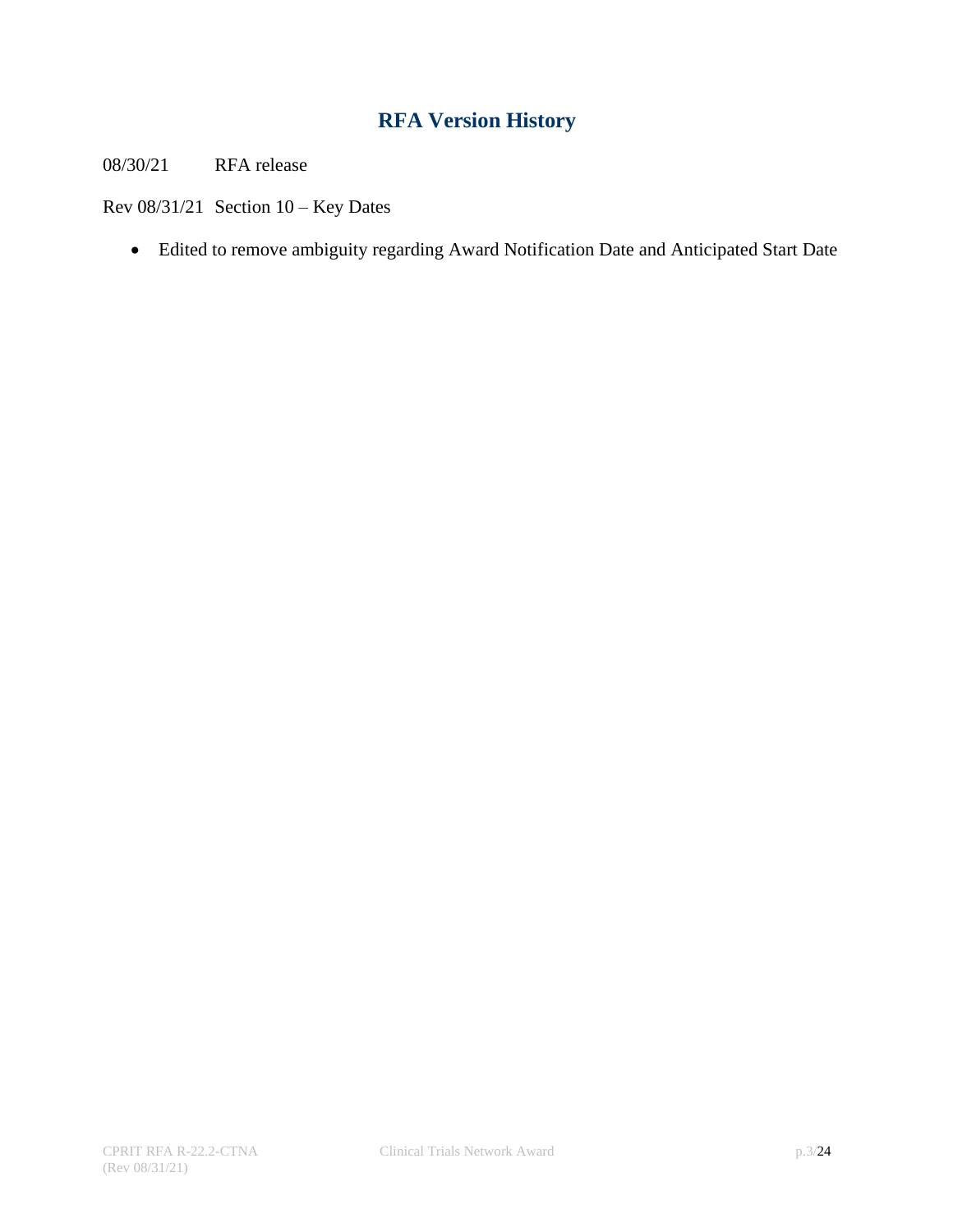# <span id="page-3-0"></span>**1. OVERVIEW**

The Cancer Prevention and Research Institute of Texas (CPRIT) aspires to develop a statewide clinical trials network to increase access by cancer patients in Texas to state-of-the-art clinical trials of new cancer treatment strategies. As an initial step in realizing this goal, CPRIT developed the Clinical Trials Network Award (CTNA) to support new clinical trials networks in Texas in order to provide oncologists and their patients who currently have limited access to cancer therapeutic trials and as a consequence limited opportunities to participate in cancer trials.

The CTNA will be made to a Lead Institution (LI) to develop and oversee a network of 2 cancer care facilities (Network Affiliates) (Stage 1). Once the initial network is satisfactorily demonstrated, the LI will be eligible to receive additional CPRIT funding to expand its network to 2 additional facilities located outside the LI current catchment (Stage 2).

LIs will provide their Network Affiliates access to phase 2 and phase 3 clinical trials appropriate for the patient population served by the affiliates. LIs and Network Affiliates are required to use acommon institutional review board (IRB) either provided by the LI or a central IRB and to share access to a web-based clinical trials management support system (CTMS) and agree to implement appropriate legal and contractual agreements necessary to allow data sharing and clinical trial oversight. Ultimately, CPRIT intends to link successful LI networks into a statewide Texas Cancer Clinical Trials Network.

# <span id="page-3-1"></span>**2. ABOUT CPRIT**

The State of Texas has established the Cancer Prevention and Research Institute of Texas (CPRIT), which may issue up to \$6 billion in general obligation bonds to fund grants for cancer research and prevention.

CPRIT is charged by the Texas Legislature to do the following:

- Create and expedite innovation in the area of cancer research and in enhancing the potential for a medical or scientific breakthrough in the prevention of or cures for cancer;
- Attract, create, or expand research capabilities of public or private institutions of higher education and other public or private entities that will promote a substantial increase in cancer research and in the creation of high-quality new jobs in the State of Texas; and
- Develop and implement the Texas Cancer Plan.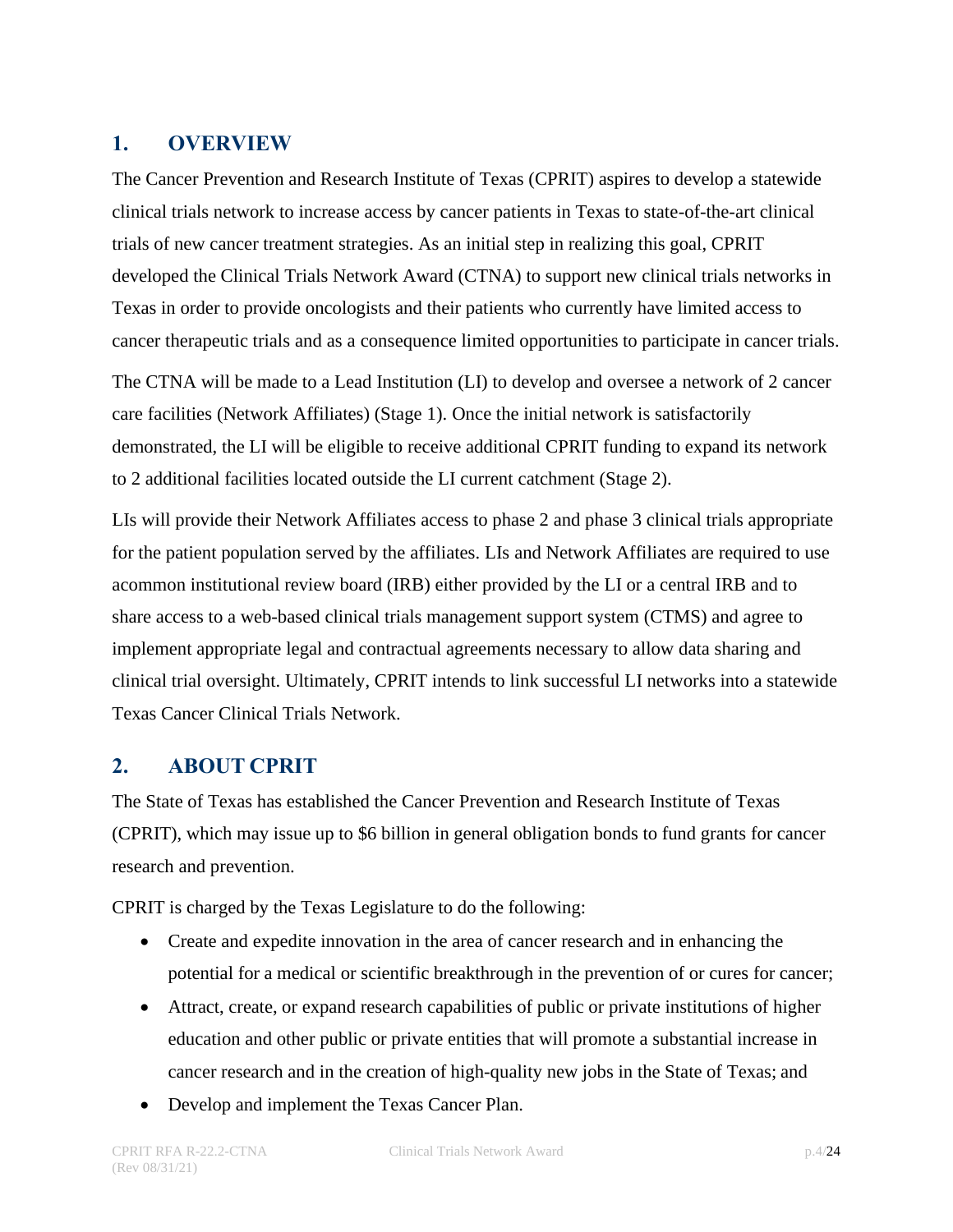# <span id="page-4-0"></span>**2.1. Academic Research Program Priorities**

The Texas Legislature has charged the CPRIT Oversight Committee with establishing program priorities on an annual basis. These priorities are intended to provide transparency about how the Oversight Committee directs the orientation of the agency's funding portfolio.

Established Principles:

- Scientific excellence and impact on cancer
- Increasing the life sciences infrastructure

The program priorities for academic research adopted by the Oversight Committee include funding projects that address the following:

- Recruitment of outstanding cancer researchers to Texas
- Investment in core facilities
- A broad range of innovative, investigator-initiated research projects
- Implementation research to accelerate the adoption and deployment of evidence-based prevention and screening interventions
- Computational biology and analytic methods
- Childhood cancers
- Hepatocellular cancer
- Expansion of access to innovative clinical trials

# <span id="page-4-1"></span>**3. RATIONALE**

The past decade has spawned new strategies to treat patients with cancer. Technology has enabled scientists and clinicians to dissect individual patients' cancers down to the very genes that cause them to grow and progress, thereby opening new doors to the development of treatment specific for that patient. This Precision Cancer Medicine, as it has been named, requires tests or biomarkers to determine the gene/protein drivers of a given cancer and then new drugs that effectively target and block those drivers. Industry and academic centers have responded by developing new drugs that target these defective pathways, resulting in a plethora of new agents that need testing in patients. The sheer number of these new drugs and the requirement that they be tested only in the subset of patients harboring the gene/pathway alteration have made clinical testing of these new agents challenging. No longer do we test a new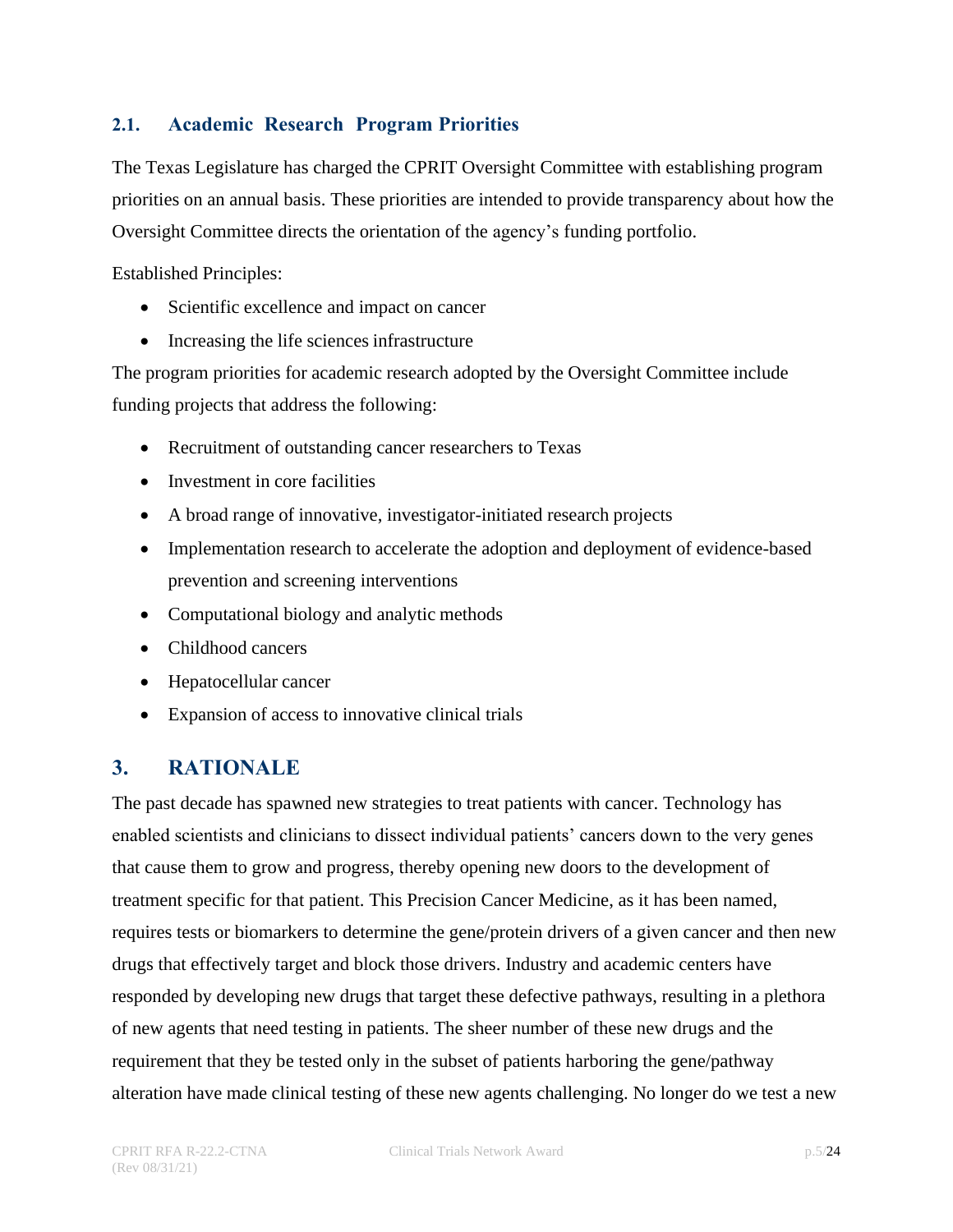drug on all patients or all patients with a specific disease like breast or colon cancer. Now these drugs must be tested on a much smaller subset of patients defined by the abnormal driver pathway in their tumor. This has resulted in the need to increase the number of patients going on clinical trials beyond the 3% to 5% of cancer patients that now participate in clinical research trials.

Another important issue is that many patients who could benefit or desire to participate in a new drug trial don't have access to those trials because (1) they are from an underserved or underinsured population without access to a cancer center, (2) they do not have close geographic access to an urban cancer center where most of these trials are offered, or (3) they can't afford to travel to another destination and stay there for the duration of the clinical trial. This problem often gives rise to a selection bias for the trial in that only insured, white, male, urban patients are studied in a clinical trial. It is recognized that different ethnic or racial groups may respond differently to a drug and need to be captured in early trials before a new drug enters the marketplace. Thus, solutions to address these issues must consider bringing the trials closer to the patients or providing support to bring the patients to the trial if it can't be done locally. These problems are particularly important in large states like Texas where patients are often hundreds of miles from an academic urban clinical research center offering state-of-the-art clinical trials of new and promising treatments.

There are other barriers to increasing access to clinical trials other than patient financial and geographic concerns, and these relate in part to the medical care available in a smaller community:

- 1. Oncologists don't have the necessary resources or time to establish a clinical trials program that includes an experienced research pharmacist, research nurse, study coordinator, and other staff that are critical for a busy physician to enter patients on a clinical trial.
- 2. Community physicians may not have the experience, knowledge, or resources to carry out clinical trial research; for example, there are many regulatory requirements that need to be followed to ensure patient safety and to address other legal issues.
- 3. Community physicians may not be interested in this aspect of patient care.
- 4. Substantial regulatory and legal matters must be addressed to open clinical trials.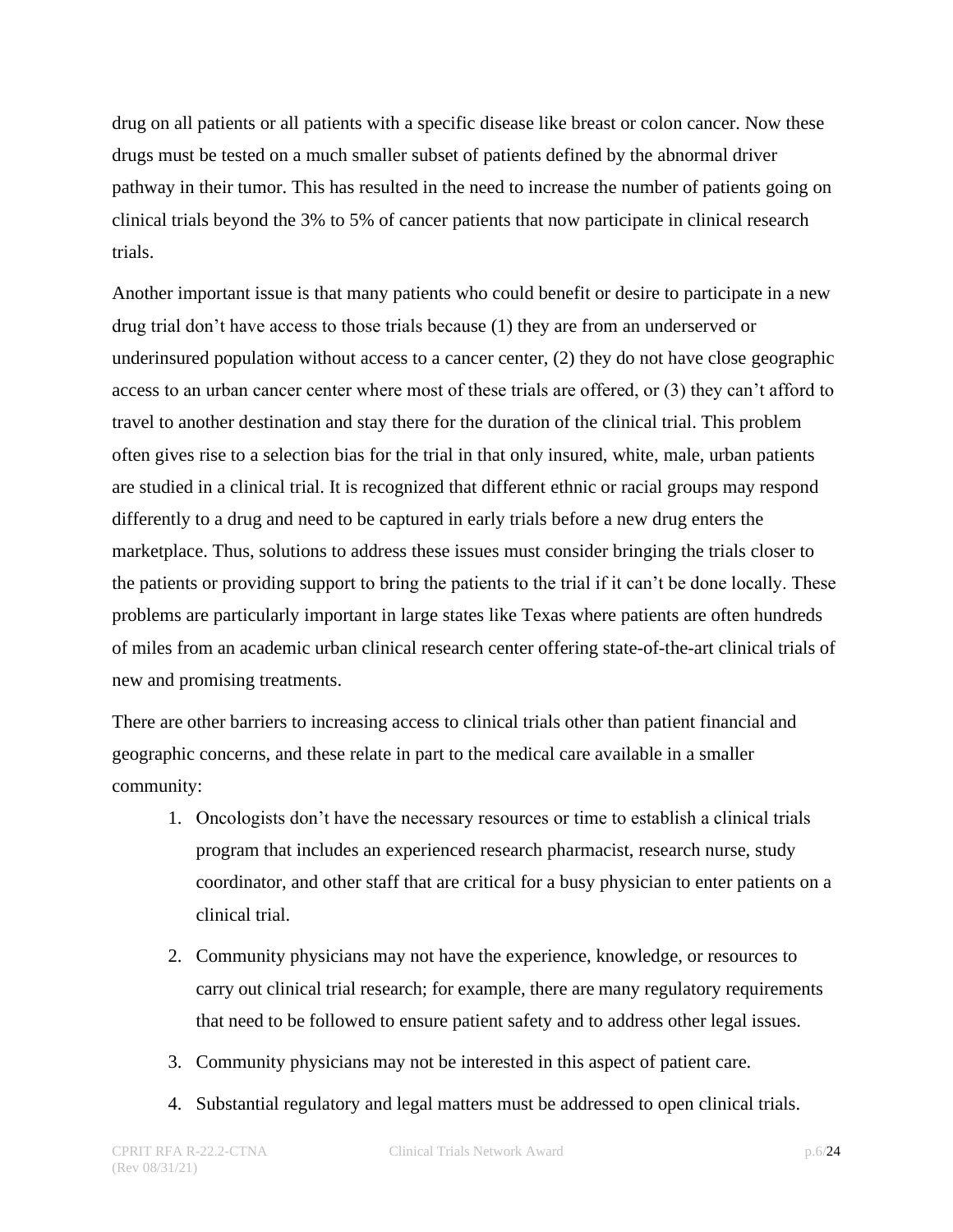5. Certain trials such as sophisticated immune therapy trials with adoptive T-cell or CAR-T cell therapies, trials involving bone marrow transplantation, or those requiring repeated tumor biopsies to learn if the tumor is responding or resistant to therapy can only be done in experienced centers of excellence.

# <span id="page-6-0"></span>**4. RESEARCH OBJECTIVES**

The goal of the CTNA is to inaugurate new clinical trials networks in Texas in order to provide oncologists and their patients who currently have limited access to cancer therapeutic trials opportunities to participate in cancer trials. This mechanism will support access to phase 2 and 3 cancer therapeutic trials appropriate for a community oncology care setting. Clinical trials evaluating surgical or radiation cancer therapies or imaging are not appropriate for this mechanism. Clinical trials evaluating behavioral or prevention services are not appropriate for this mechanism.

To inaugurate this program, CPRIT plans to provide, on a competitive application basis, resources to **LIs with existing robust cancer clinical trials operations** to support development and operations of a clinical trials network with oncology care facilities that currently have limited access to clinical trials (**Network Affiliate**).

LIs will provide their Network Affiliates access to phase 2 and selected phase 3 trials that are appropriate for a community practice setting and meet the needs of that affiliate's patient population.

With award funds, the LI will provide their Network Affiliates access to a web-based protocol management system; consent forms tailored to meet the language, cultural, and socioeconomic needs of the patient population served; data safety and quality control monitoring; training of research personnel, including opportunities to receive CME, CNE, and ACRP maintenance certifications; and access to LI tumor boards with capability for virtual meeting participation to assess patient eligibility for clinical trials.

Network Affiliates are required to identify a physician champion (**physician leader**) who will provide overall leadership at their site, demonstrate onsite research pharmacy capability, and identify clinical research personnel responsible for patient eligibility determination, protocol registration, data collection, and adverse event reporting.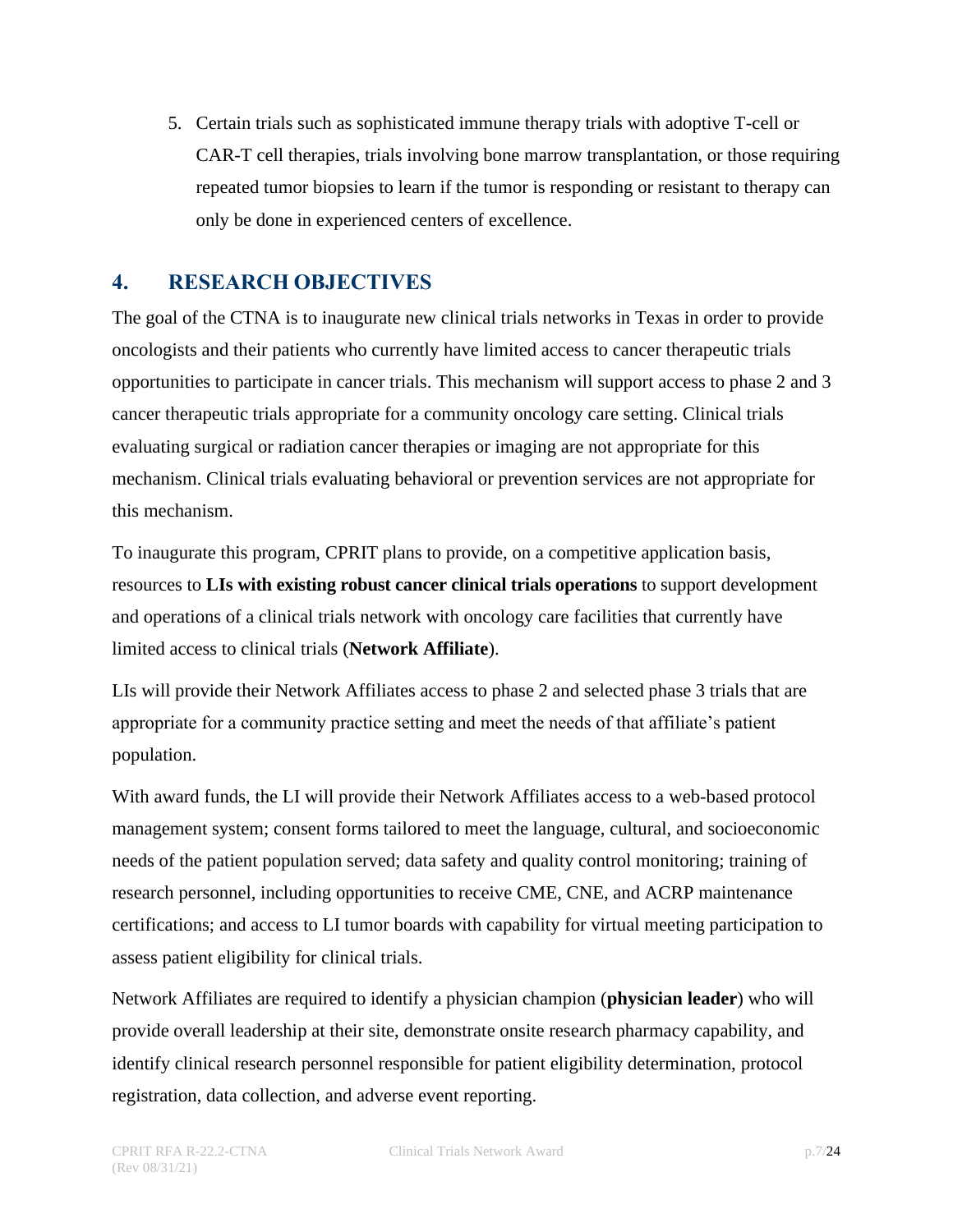Network Affiliates will be expected to use the LI's IRB or a central IRB to ensure timely activation of clinical trials.

Network Affiliates will be expected to enter into appropriate legal and contractual arrangements with the LI to allow HIPAA business associate status, data sharing, and EMR access.

Network Affiliates will be expected to demonstrate capability for processing and storing plasma and biosamples.

Metrics of success include the following:

- 1. Ability to evaluate trial eligibility for all new patients and enter eligible patients on therapeutic trials.
- 2. Satisfactory performance on quality control and clinical protocol monitoring and audit evaluations.
- 3. Satisfactory staff training and demonstration of continued learning.
- 4. Ability of Network Affiliate to enroll patients with molecularly defined subsets.
- 5. Referral of Network Affiliate patients suitable for more complex trials to the LI.

Once the Stage 1 Network is satisfactorily demonstrated, the LI will submit to CPRIT the Stage 2 plan to support expansion of the LI's Network Affiliates to up to 2 additional communitybased practices that are geographically located outside the LI catchment. Note that for the purpose of this award, the LI catchment is the geographic region where greater than 80% of the LI patients reside.

# <span id="page-7-0"></span>**5. FUNDING INFORMATION**

Applicants may request a maximum of \$600,000 annually for Stage 1 and a maximum of \$900,000 annually for Stage 2. The maximum project period is 4 years.

Allowable costs include the following:

• Funds may be used for personnel salary and fringe benefits, research supplies, equipment, CTMS licensing fees, cost for central IRB review, and travel of personnel between LI and Networks sites (see <u>section 8.2.9</u>).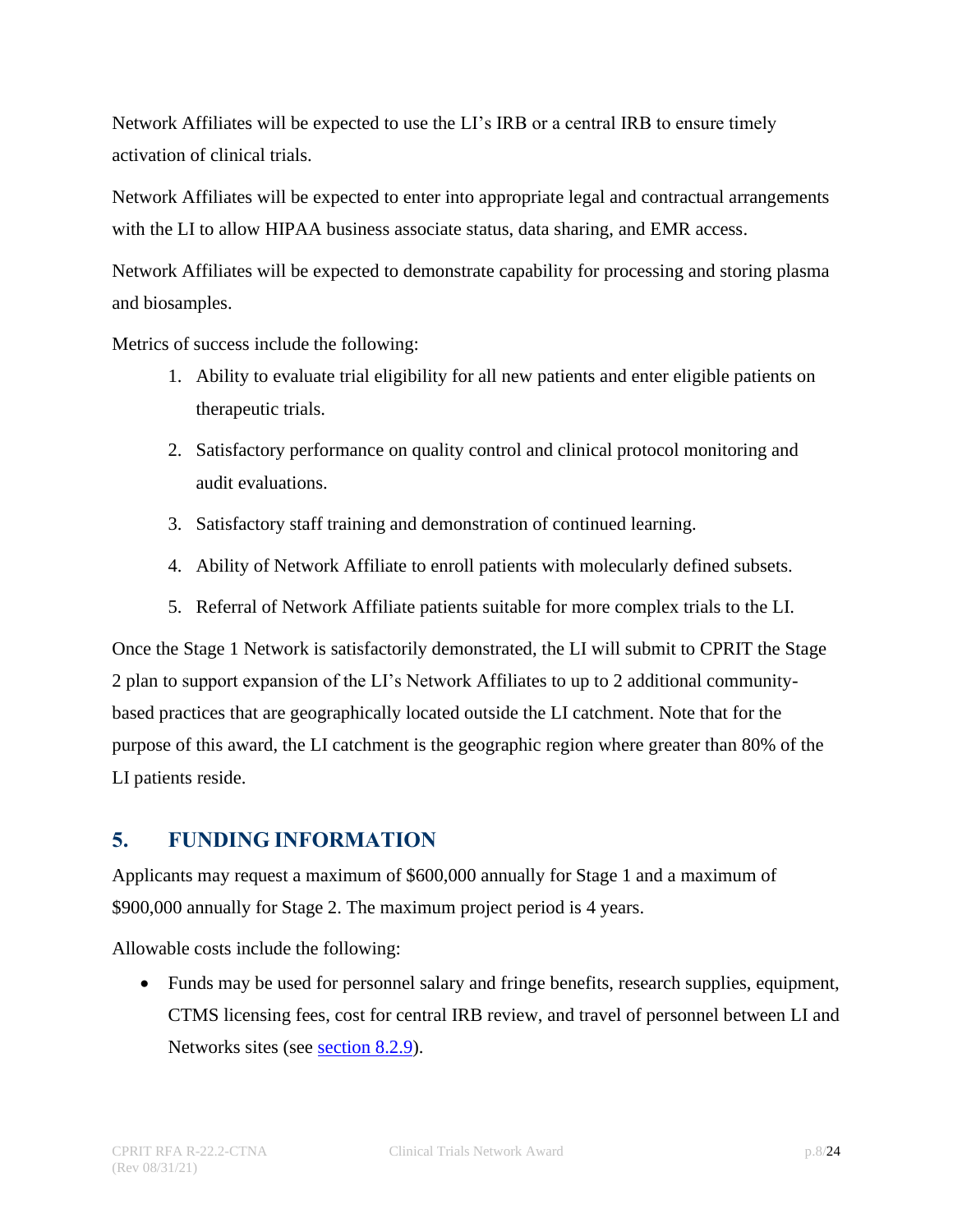- Support up to 20% effort for the LI PI and 10% effort for the Network Affiliate physician leader are required up to a maximum full-time salary of \$200,000/year.
- Subject participation costs including diagnostic or interventional procedures associated with participation in a clinical trial and not considered routine standard of care should be supported by other mechanisms and are not appropriate for this award but may be counted toward the required matching funds (see [section](#page-21-0) 12).
- Please see [section](#page-14-2) 8.2.9 and the IFA for additional information.

State law limits the amount of award funding that may be spent on indirect costs to no more than 5% of the total award amount. The 5% indirect cost expenditures may be distributed between the LI and the Network Affiliate(s); however, in no case may the actual indirect costs reported exceed 5% of grant funds expended. The LI determines whether or not a portion of the 5% indirect costs may be claimed on grant expenses submitted by a Network Affiliate to the LI.

# <span id="page-8-0"></span>**6. ELIGIBILITY**

- The LI and Network Affiliates must be Texas-based entities. The LI and Network Affiliates may be institutions, organizations, or other entities (including physician groups) that conduct clinical research; however, a public or private company operating as a clinical research organization (CRO) is not eligible for funding under this award mechanism.
- An entity may only submit 1 application as the LI under this RFA. NetworkAffiliates may be listed on 1 application submitted under this RFA.
- An entity may hold only 1 active CTNA.
- The Principal Investigator (PI) must have an MD or DO and must be a full-time resident of Texas at the time the application is submitted and during the entire time the grant is active.
- An individual may serve as a PI on no more than 3 active CPRIT Academic Research grants at the time of CTNA. Recruitment and Research Training Awards do not count toward the 3-grant maximum; however, CPRIT considers MIRA Project Co-PIs equivalent to a PI. For the purpose of calculating the number of active grants, CPRIT will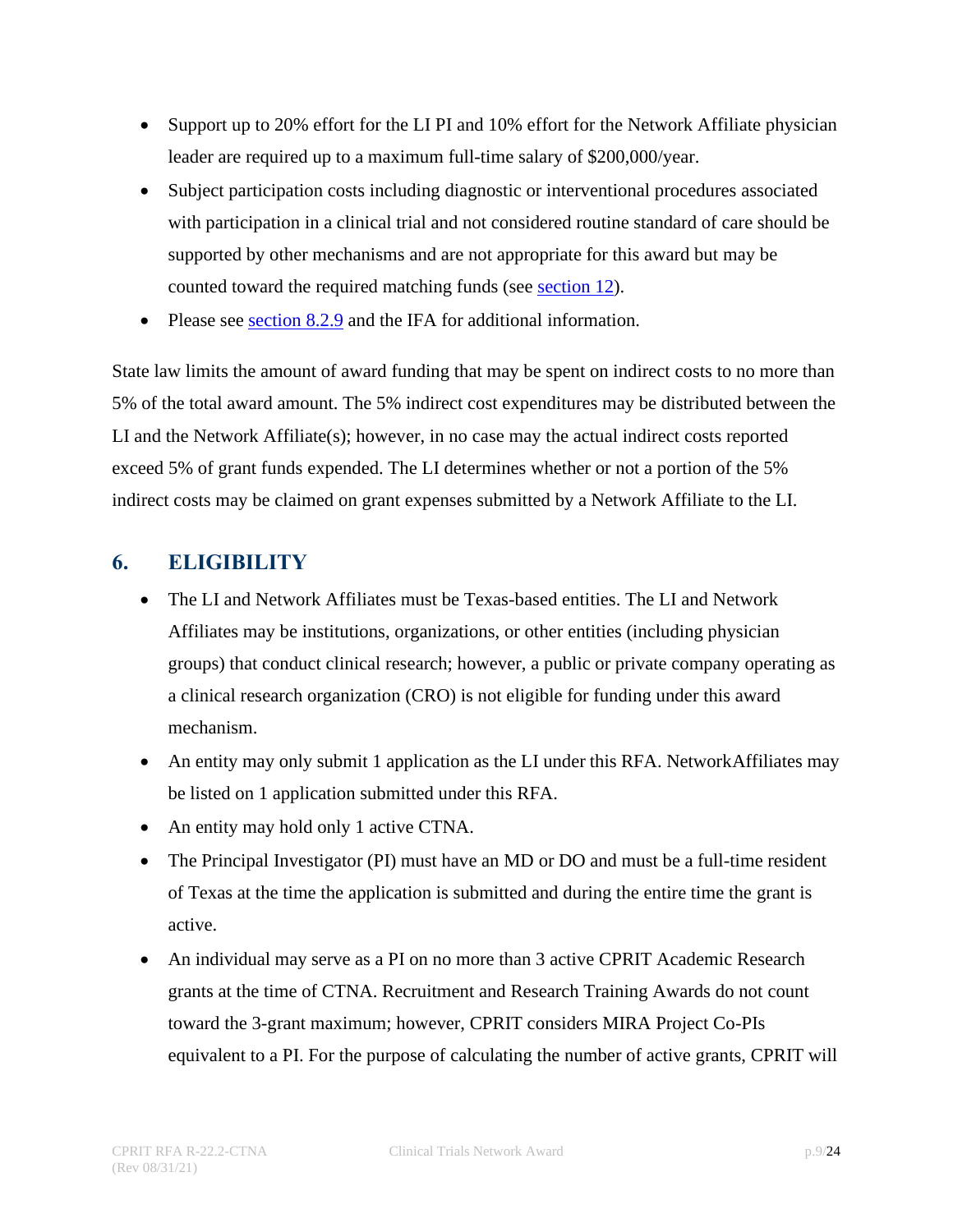consider the number of active grants at the time of the award contract effective date (for this cycle expected to be August 31, 2022).

- A PI may submit both an application to this RFA and a new or renewal application to another RFA during this funding cycle.
- This award does not allow Multiple PIs. Coinvestigators are allowed.
- Collaborating organizations may include public, not-for-profit, and for-profit entities. Such entities may be located outside of the State of Texas, but those organizations outside Texas are not eligible to receive CPRIT grant funds.
- An applicant is eligible to receive a grant award only if the applicant certifies that the applicant institution or organization, including the PI, any senior member or key personnel listed on the grant application, or any officer or director of the grant applicant's institution or organization (or any person related to 1 or more of these individuals within the second degree of consanguinity or affinity), has not made and will not make a gift or grant to CPRIT or to any nonprofit organization specifically created to benefit CPRIT.
- Texas law prohibits a LI or Network Affiliate from receiving CPRIT grant funding if a CPRIT Oversight Committee member or the spouse of a CPRIT Oversight Committee member is employed by the LI or Network Affiliate, participates in the management of the LI or Network Affiliate, or owns or controls, directly or indirectly, an interest in the LI or Network Affiliate.
- The applicant must report whether the LI or Network Affiliate, the PI, or other individuals who contribute to the execution of the proposed project in a substantive, measurable way, whether or not those individuals are slated to receive salary or compensation under the grant award, are currently ineligible to receive federal grant funds or have had a grant terminated for cause within 5 years prior to the submission date of the grant application.
- CPRIT grants will be awarded by contract to successful applicants. Certain contractual requirements are mandated by Texas law or by administrative rules. Although applicants need not demonstrate the ability to comply with these contractual requirements at the time the application is submitted, applicants should make themselves aware of these standards before submitting a grant application. Significant issues addressed by the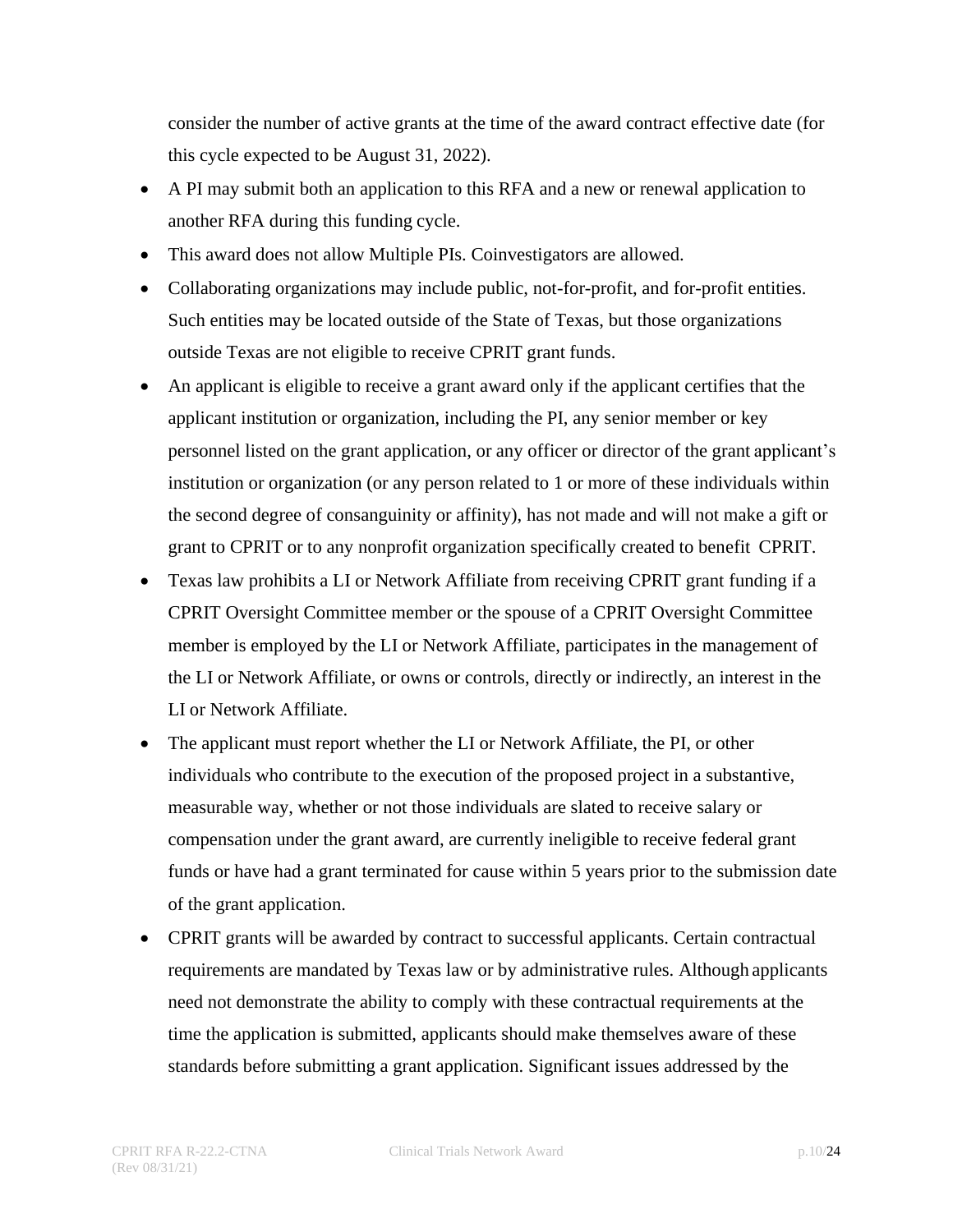CPRIT contract are listed in [section 11](#page-20-2) and [section 12.](#page-21-0) All statutory provisions and relevant administrative rules can be found at [www.cprit.texas.gov.](http://www.cprit.texas.gov/)

# <span id="page-10-0"></span>**7. RESUBMISSION POLICY**

An application previously submitted to CPRIT but not funded may be resubmitted and must follow all resubmission guidelines. An application is considered a resubmission if the proposed LI is the same as presented in the original submission. Note that the PI and Network Affiliates can be changed in a resubmission.

# <span id="page-10-1"></span>**8. RESPONDING TO THIS RFA**

#### <span id="page-10-2"></span>**8.1. Application SubmissionGuidelines**

Applications must be submitted via the CPRIT Application Receipt System (CARS) [\(https://CPRITGrants.org\)](https://cpritgrants.org/). **Only applications submitted through this portal will be considered eligible for evaluation.** The applicant is eligible solely for the grant mechanism specified by the RFA under which the grant application was submitted. The PI must create a user account in the system to start and apply. Furthermore, the Application Signing Official (a person authorized to sign and submit the application for the organization) and the Grants Contract/Office of Sponsored Projects Official (the individual who will manage the grant contract if an award is made) also must create a user account in CARS. Applications will be accepted beginning at 7 AM central time on October 13, 2021 and must be submitted by 4 PM central time on January 12, 2022. **Submission of an application is considered an acceptance of the terms and conditions of the RFA.**

#### <span id="page-10-3"></span>**8.1.1. Submission DeadlineExtension**

The submission deadline may be extended upon a showing of extenuating circumstances. A request for a deadline extension based on the need to complete multiple CPRIT or other grants applications will be denied. All requests for extension of the submission deadline must be submitted via email to the CPRIT [Helpdesk](#page-23-1) within 24 hours of the submission deadline.

Submission deadline extensions, including the reason for the extension, will be documented as part of the grant review process records. Please note that deadline extension requests are very rarely approved.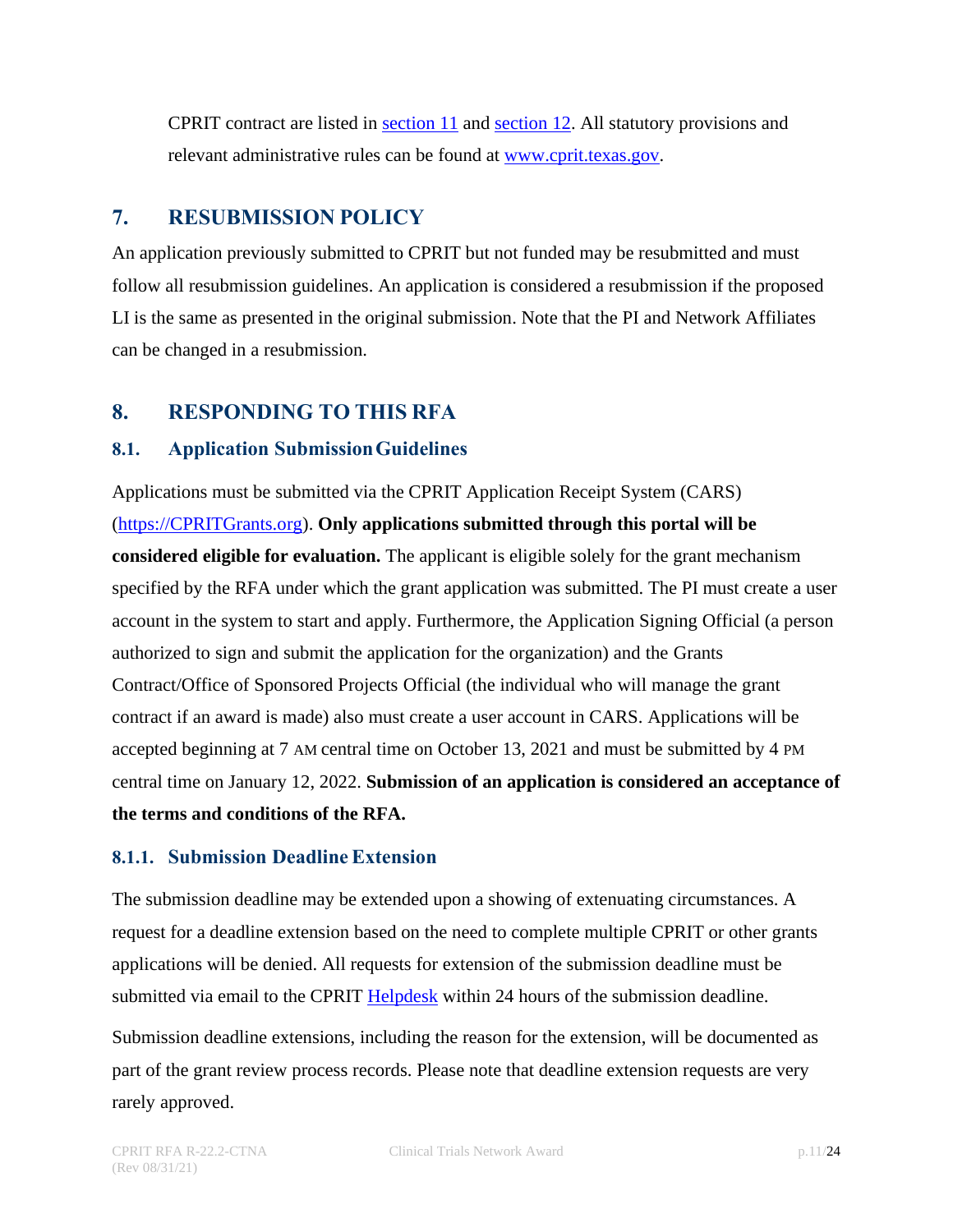#### <span id="page-11-0"></span>**8.2. Application Components**

Applicants are advised to follow all instructions to ensure accurate and complete submission of all components of the application. Please refer to the *Instructions for Applicants* document for details that will be available when the application receipt system opens. Submissions that are missing 1 or more components or do not meet the eligibility requirements listed in [section 6](#page-8-0) will be administratively withdrawn without review.

#### <span id="page-11-1"></span>**8.2.1. Abstract and Significance (5,000 characters)**

Describe the proposed clinical trials network including a description of the LI and proposed Network Affiliates for Stage 1 of the network plan. Discuss the clinical trial capabilities of the LI and the criteria for selection of Network Affiliates. Discuss opportunities for expansion of the network in Stage 2. Identification of the Stage 2 Network Affiliates is not required at the time of application. Address how the LI will oversee the proposed network and how the performance of the Network Affiliates will be monitored and evaluated. Provide a clear and concise plan to implement the legal and operational agreements to allow the data sharing, EMR access, and HIPAA business associate contracts necessary to establish the network.

#### <span id="page-11-2"></span>**8.2.2. Layperson's Summary (2,000 characters)**

Provide a layperson's summary of the proposed clinical trials network including description of the participant sites and patient populations served. Describe, in simple, nontechnical terms, how the network will facilitate access to clinical trials, the type(s) of trials proposed for the network, and the expected impact on patient access to clinical trials. The information provided [in this](#page-17-1) summary will be made publicly available by CPRIT, particularly if the application is recommended for funding. **Do not include any proprietary information in the layperson's summary.** The layperson's summary will also be used by advocate reviewers [\(section 9.1\)](#page-17-1) in evaluating the significance and impact of the proposed work.

#### <span id="page-11-3"></span>**8.2.3. Goals and Objectives**

List specific goals and objectives for each year of the CTNA including the plan for launching Stage 1 and for implementing Stage 2 by Year 3 of the award. These goals and objectives will also be used during the submission and evaluation of progress reports and overall assessment of project success.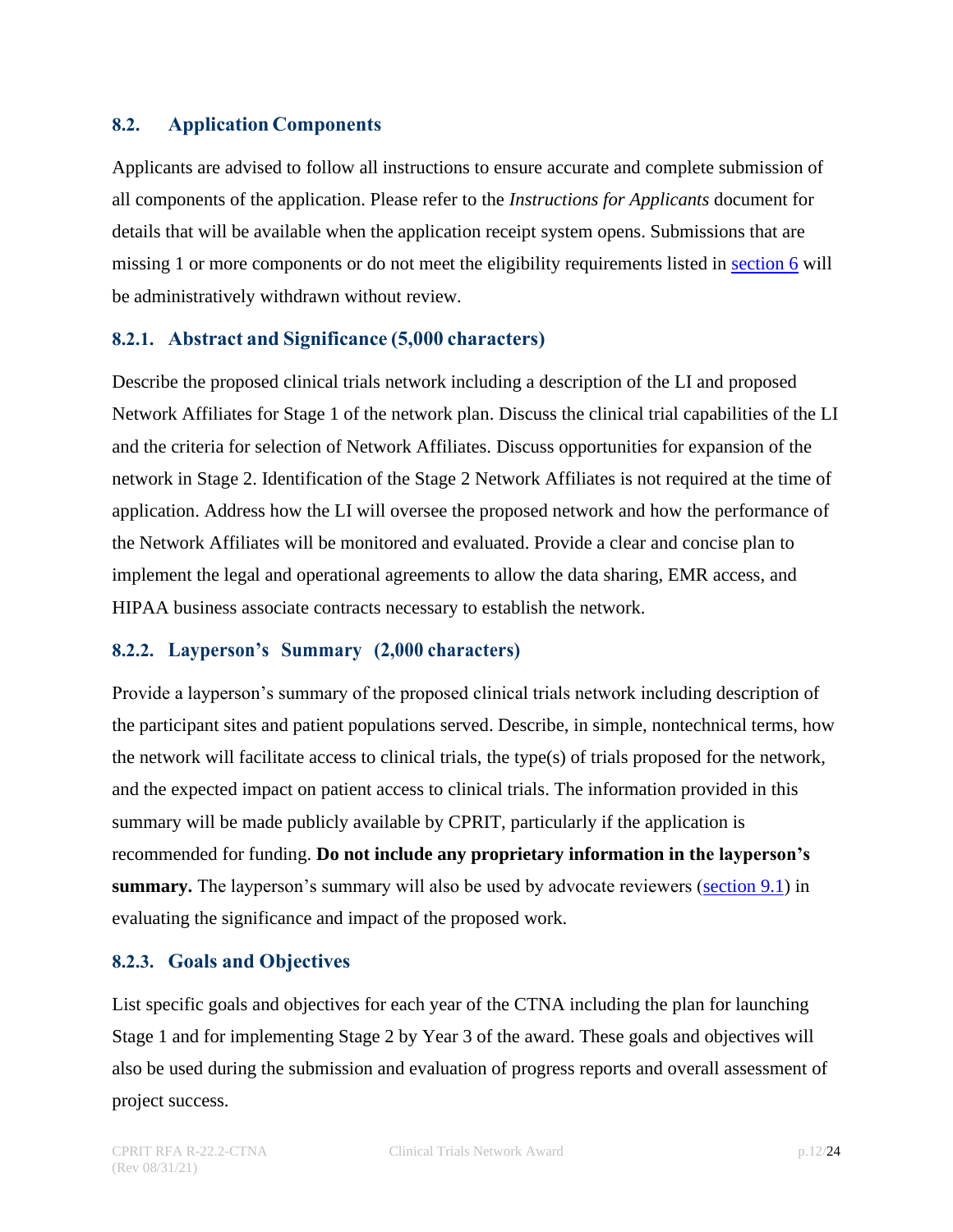#### <span id="page-12-0"></span>**8.2.4. Timeline (1 page)**

Provide an outline of anticipated major milestones to be tracked in the implementation and evaluation of the network. Timelines will be reviewed for reasonableness, and adherence to timelines will be a criterion for continued support of successful applications. If the application is approved for funding, this section will be included in the award contract. Applicants are advised not to include information that they consider confidential or proprietary when preparing this section.

#### <span id="page-12-1"></span>**8.2.5. Resubmission Summary (1 pages)**

An application previously submitted to CPRIT but not funded may be resubmitted after careful consideration of the reasons for lack of prior success. Applicants preparing a resubmission must describe the approach to the resubmission and address all noted concerns raised in the review of the original application.

#### <span id="page-12-2"></span>**8.2.6. Network Description (10 pages)**

#### **A. Principal Investigator**

Discuss the qualifications and the role of the Principal Investigator.

#### **B. Lead Institution**

Describe the LI and its commitment to development of a clinical trials network. Provide an overview of the LI including a description of the LI catchment area, the LI organizational capabilities, clinical research portfolio, and the LI overall commitment to the award.

Document the LI's ability to meet the goals of the CTNA including the following:

- 1. Access to phase 2 and selected phase 3 trials that are appropriate for a community practice setting and meet the needs of the patients served by the proposed Network Affiliates. Describe the LI current trial portfolio and summarize accruals to therapeutic clinical trials for the LI.
- 2. Access to a clinical trials management system that includes web-based eligibility review and central registration and access to electronic consent forms tailored to meet the language and cultural needs of patients served by the proposed affiliates.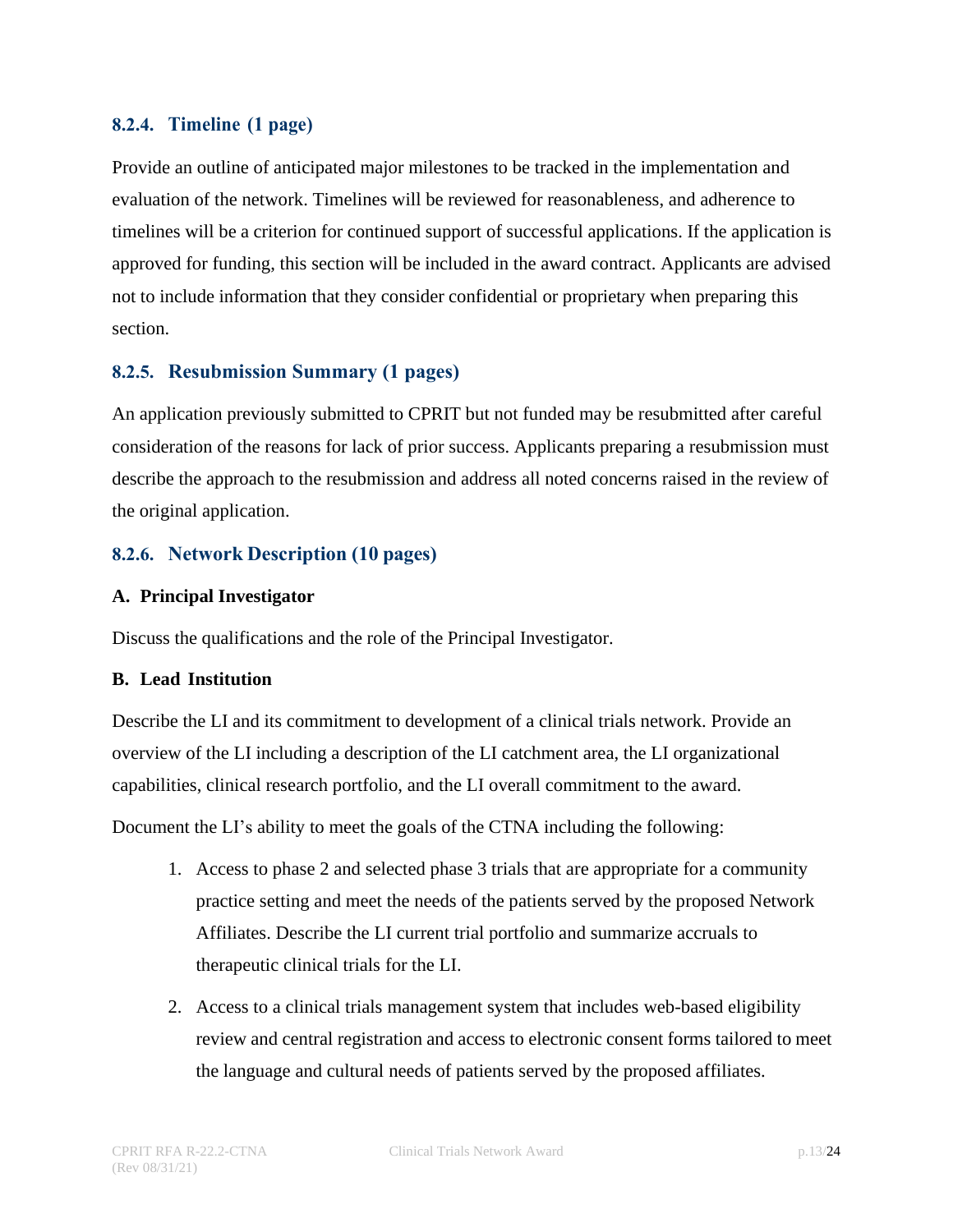- 3. Strategies to overcome barriers to clinical trial participation.
- 4. Safety and quality control monitoring capability.
- 5. Training for Network Affiliate personnel and opportunities for network personnel to receive CME, CNE, and ACRP maintenance certification.
- 6. Tumor boards with capability for virtual meeting participation by Network Affiliate personnel.
- 7. Oversight of the clinical trial scientific aspects and patient safety of the clinical trials available to Network Affiliates.

#### **C. Network Affiliates:**

Describe how the Stage 1 Network Affiliate sites were selected and discuss how future Stage 2 Network Affiliate sites will be selected. For the Stage 1 Network Affiliates, do the following:

- 1. Identify the Stage 1 Network Affiliates and indicate if there are any established affiliation or other existing agreements with the LI.
- 2. Identify and describe the qualifications and responsibilities of the physician leader who will oversee each Network Affiliate site.
- 3. Discuss the patient population and geographic region served and document the cancer patient volumes and principal cancers seen for each Network Affiliate.
- 4. Document that the Network Affiliates have agreed to use the LI IRB or a central IRB.
- 5. Document that the Network Affiliates have agreed to use the CTMS provided by the LI for protocol access, patient registration, and data monitoring at each Network Affiliate (include information on how the CTMS will be accessed).
- 6. Document the intent and capability to establish an onsite research pharmacy capability and to recruit a clinical research coordinator responsible for eligibility determination, data collection, and to assist with IRB submissions, industry contracts, and other regulatory documentation.
- 7. Discuss how Network Affiliate performance metrics will be monitored.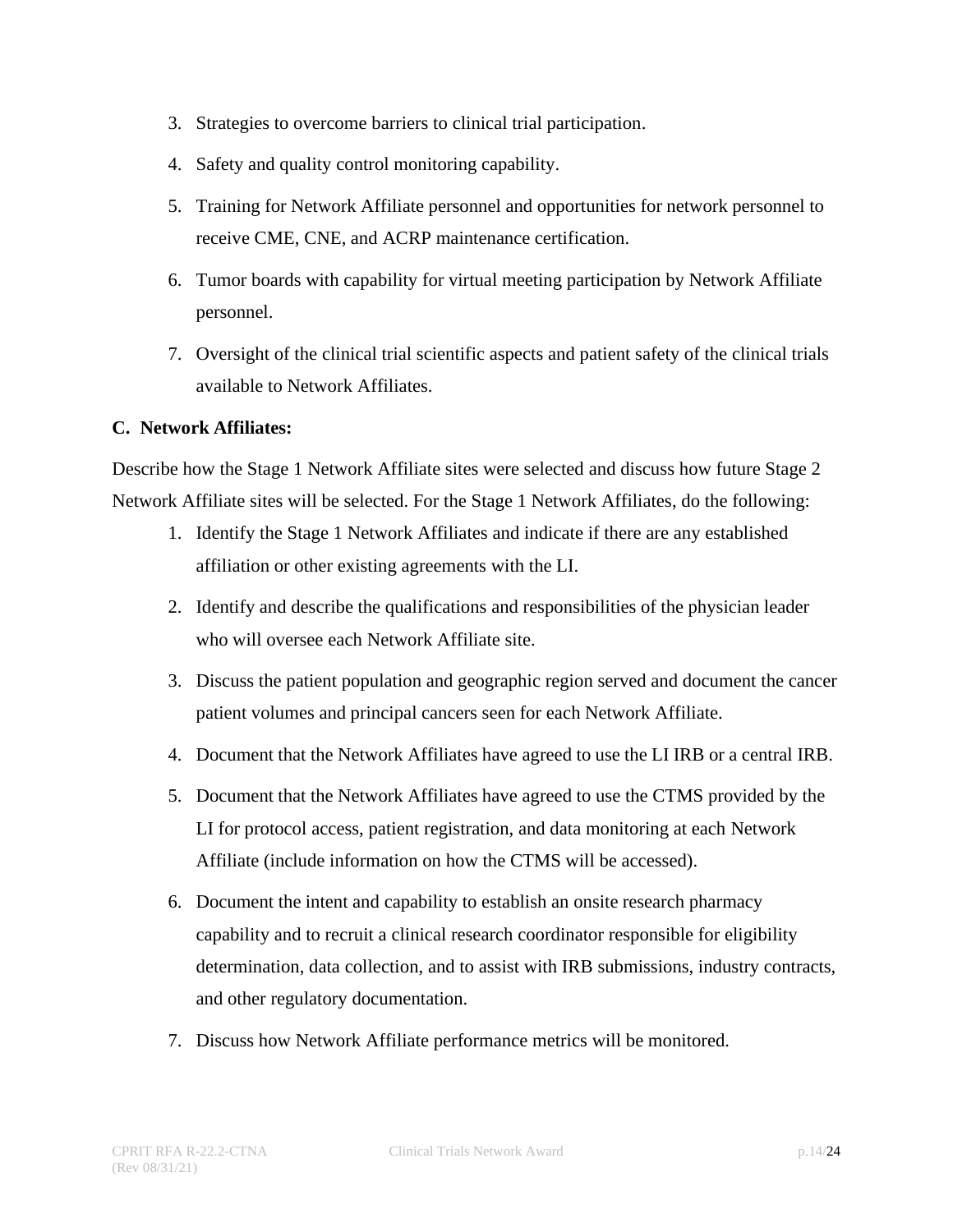#### <span id="page-14-0"></span>**8.2.7. Legal and Contractual Agreements**

Provide documentation that the LI and Network Affiliates will use a common IRB.

Provide documentation that the Network Affiliates will allow the data sharing, EMR access, and LI personnel HIPAA business associate status, necessary for the LI personnel to carry out trial monitoring and oversight at the Network Affiliate site. While legal and contractual agreements are not required until an award is recommended by the CPRIT Oversight Committee, both the LI and Network Affiliate Leadership should address plans to enter into these agreements in their letters of support for the CTNA [\(section 8.2.12\)](#page-15-2).

#### **Certification of these agreements will be required before funding can occur.**

#### <span id="page-14-1"></span>**8.2.8. Publications/References**

Provide a concise and relevant list of publications/references cited for the application.

#### <span id="page-14-2"></span>**8.2.9. Budget andJustification**

Provide a detailed justification of the budget for the entire proposed period of support for both the LI and each Network Affiliate in Stage 1 (maximum total costs of \$600,000 for Years 1 and 2) and Stage 2 (maximum total costs of \$900,000 for Years 3 and 4), including salaries and benefits, supplies, and equipment. All clinical trial sites supported by a CPRIT award under this RFA must be in Texas. Salaries can be budgeted for the Network Affiliate for Research Nurse or Coordinator. CPRIT will not reimburse personnel expenses for employees of the LI or Network Affiliate residing outside of Texas.

Note that patient care costs associated with the conduct of a clinical trial are not appropriate for this mechanism.

In preparing the requested budget, applicants should be aware of the following:

- Equipment having a useful life of more than 1 year and an acquisition cost of \$5,000 or more per unit must be specifically approved by CPRIT. An applicant does not need to seek this approval prior to submitting the application.
- Texas law limits the amount of grant funds that maybe spent on indirect costs to no more than 5% of the total award amount (5.263% of the direct costs). Guidance regarding indirect cost recovery can be found in CPRIT's Administrative Rules, which are available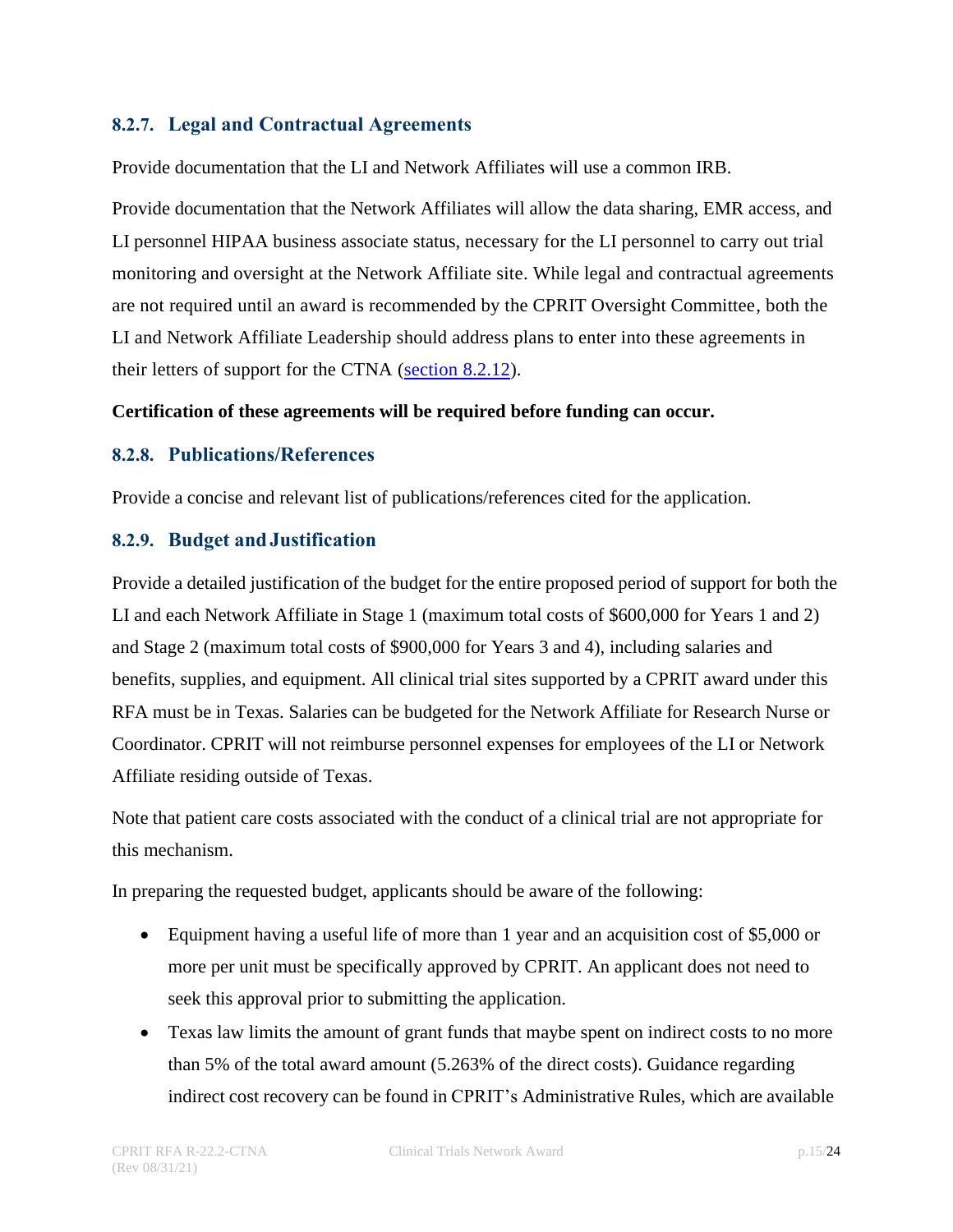at [www.cprit.texas.gov. S](https://www.cprit.texas.gov/)o-called grants management and facilities fees (eg, sponsored programs fees; grants and contracts fees; electricity, gas, and water; custodial fees; maintenance fees) may not be requested. Applications that include such budgetary items will be rejected administratively and returned without review.

• The annual salary (also referred to as direct salary or institutional base salary) that an individual may receive under a CPRIT award for FY 2022 is \$200,000; CPRIT FY 2022 is from September 1, 2021, through August 31, 2022. Salary does not include fringe benefits and/or facilities and administrative costs, also referred to as indirect costs. An individual's institutional base salary is the annual compensation that the applicant organization pays for an individual's appointment, whether that individual's time is spent on research, teaching, patient care, or other activities. Base salary excludes any income that an individual may be permitted to earn outside of his or her duties to the applicant organization.

#### <span id="page-15-0"></span>**8.2.10. Biographical Sketches (5 pages each)**

Applicants should provide a biographical sketch that describes their education and training, professional experience, awards and honors, and publications relevant to cancer research. A biographical sketch must be provided for the PI and each Network Affiliate Lead (as required by the online application receipt system). Each biographical sketch must not exceed 5 pages. The NIH biosketch format is recommended.

#### <span id="page-15-1"></span>**8.2.11. Current and Pending Support**

Describe the funding source and duration of all current and pending support for all personnel who have included a biographical sketch with the application. For each award, provide the title, a 2-line summary of the goal of the project, and, if relevant, a statement of overlap with the current application. At a minimum, current and pending support of the PI and, if applicable, any Coinvestigators, must be provided. Refer to the sample current and pending support document located in *[Current](https://cpritgrants.org/Current_Funding_Opportunities/) Funding [Opportunities](https://cpritgrants.org/Current_Funding_Opportunities/)* for Academic Research in CARS.

#### <span id="page-15-2"></span>**8.2.12. Institutional/Collaborator Support and/or Other Certification (4 pages)**

Applicants must provide letters of institutional support, including Network Affiliate's support. A maximum of 4 pages may be provided.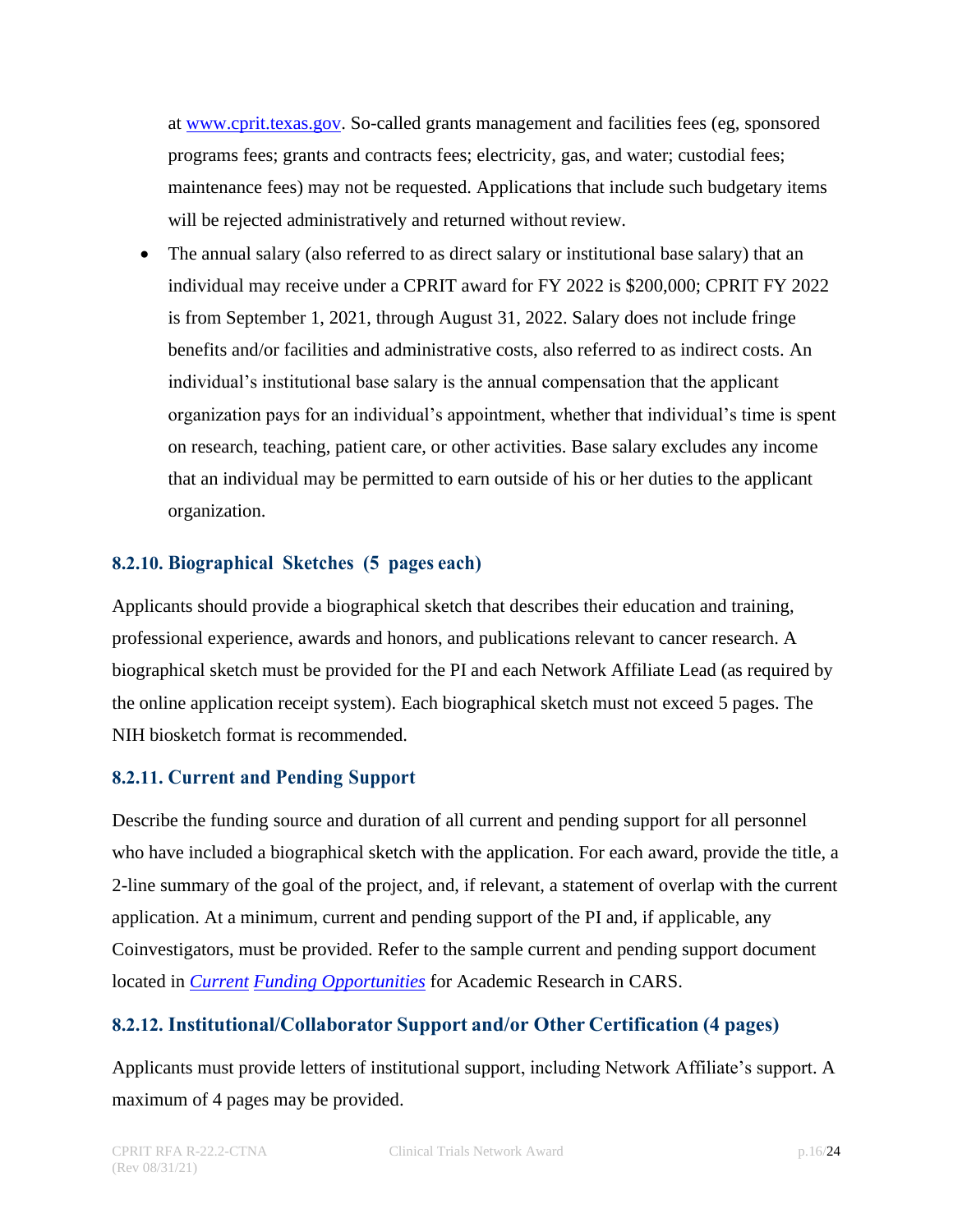#### <span id="page-16-0"></span>**8.2.13. Previous Summary Statement**

If the application is being resubmitted, the summary statement of the original application review, if previously prepared, will be automatically appended to the resubmission. The applicant is not responsible for providing this document.

**Applications that are missing 1 or more of these components; exceed the specified page, word, or budget limits; or that do not meet the eligibility requirements listed above will be administratively rejected without review.**

#### <span id="page-16-1"></span>**8.3. Formatting Instructions**

Formatting guidelines for all submitted CPRIT applications are as follows:

- **Language:** English
- **Document Format:** PDF only
- **Font Type/Size:** Arial (11 point), Calibri (11 point), or Times New Roman (12 point)
- **Line Spacing**: Single
- **Page Size:** 8.5 x 11 inches
- **Margins:** 0.75 inch, all directions
- **Color and High-Resolution Images:** Images, graphs, figures, and other illustrations must be submitted as part of the appropriate submitted document. Applicants should include text to explain illustrations that may be difficult to interpret when printed in black and white.
- **Scanning Resolution:** Images and figures must be of lowest reasonable resolution that permits clarity and readability. Unnecessarily large files will NOT be accepted, especially those that include only text.
- **References:** Applicants should use a citation style that includes the full name of the article and that lists at least the first 3 authors. Official journal abbreviations may be used. An example is included below; however, other citation styles meeting these parameters are also acceptable if the journal information is stated. Include URLs of publications referenced in the application.

Smith, P.T., Doe, J., White, J.M., et al (2006). Elaborating on a novel mechanism for cancer progression. *Journal of Cancer Research*, 135: 45–67.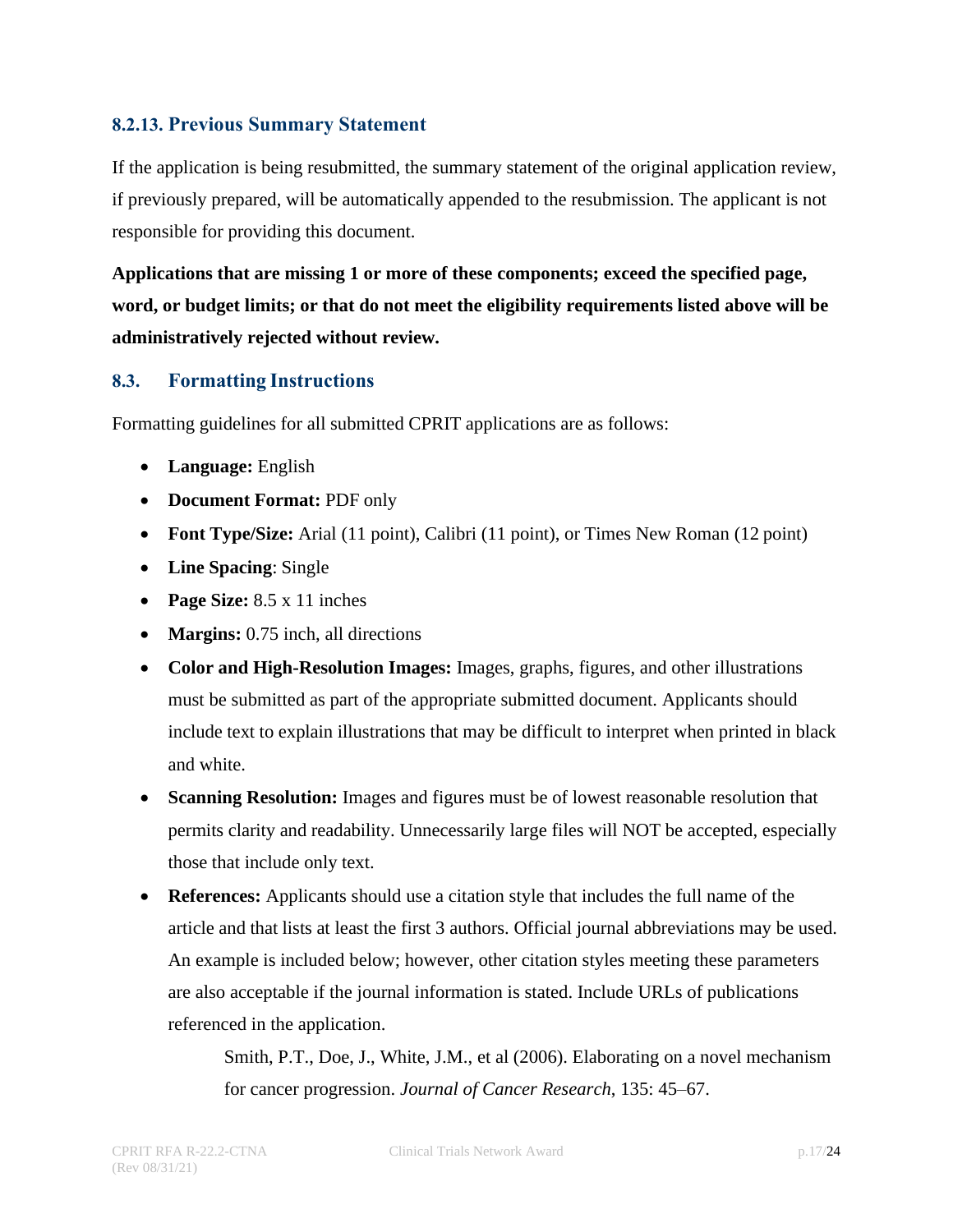- **Internet URLs:** Applicants are encouraged to provide the URLs of publications referenced in the application; however, applicants should not include URLs directing reviewers to websites containing additional information about the proposed research.
- **Headers and Footers:** These should not be used unless they are part of a provided template. Page numbers may be included in the footer (see following point).
- **Page Numbering:** Pages should be numbered at the bottom right corner of each page.
- All attachments that require signatures must be filled out, printed, signed, scanned, and then uploaded in PDF format.

# <span id="page-17-0"></span>**9. APPLICATION REVIEW**

#### <span id="page-17-1"></span>**9.1. Application Review**

Applications will undergo a 2-stage peer review process: (1) Full peer review and (2) prioritization of grant applications by the CPRIT Scientific Review Council. In the first stage, applications will be evaluated by an independent peer review panel consisting of scientific experts as well as advocate reviewers using the criteria listed in [section](#page-18-0) 9.3. In the second stage, applications judged to be most meritorious by the peer review panels will be evaluated and recommended for funding by the CPRIT Scientific Review Council based on comparisons with applications from all the peer review panels and programmatic priorities. Applications approved by Scientific Review Council will be forwarded to the CPRIT Program Integration Committee (PIC) for review. The PIC will consider factors including program priorities set by the Oversight Committee, portfolio balance across programs, and available funding. The CPRIT Oversight Committee will vote to approve each grant award recommendation made by the PIC.

The grant award recommendations will be presented at an open meeting of the Oversight Committee and must be approved by two-thirds of the Oversight Committee members presentand eligible to vote. The review process is described more fully in CPRIT's Administrative Rules, chapter [703, sections 703.6 to 703.8.](https://texreg.sos.state.tx.us/public/readtac%24ext.ViewTAC?tac_view=4&ti=25&pt=11&ch=703&rl=Y)

# <span id="page-17-2"></span>**9.2. Confidentiality of Review**

Each stage of application review is conducted confidentially, and all CPRIT Scientific Peer Review Panel members, Scientific Review Council members, PIC members, CPRIT employees, and Oversight Committee members with access to grant application information are required to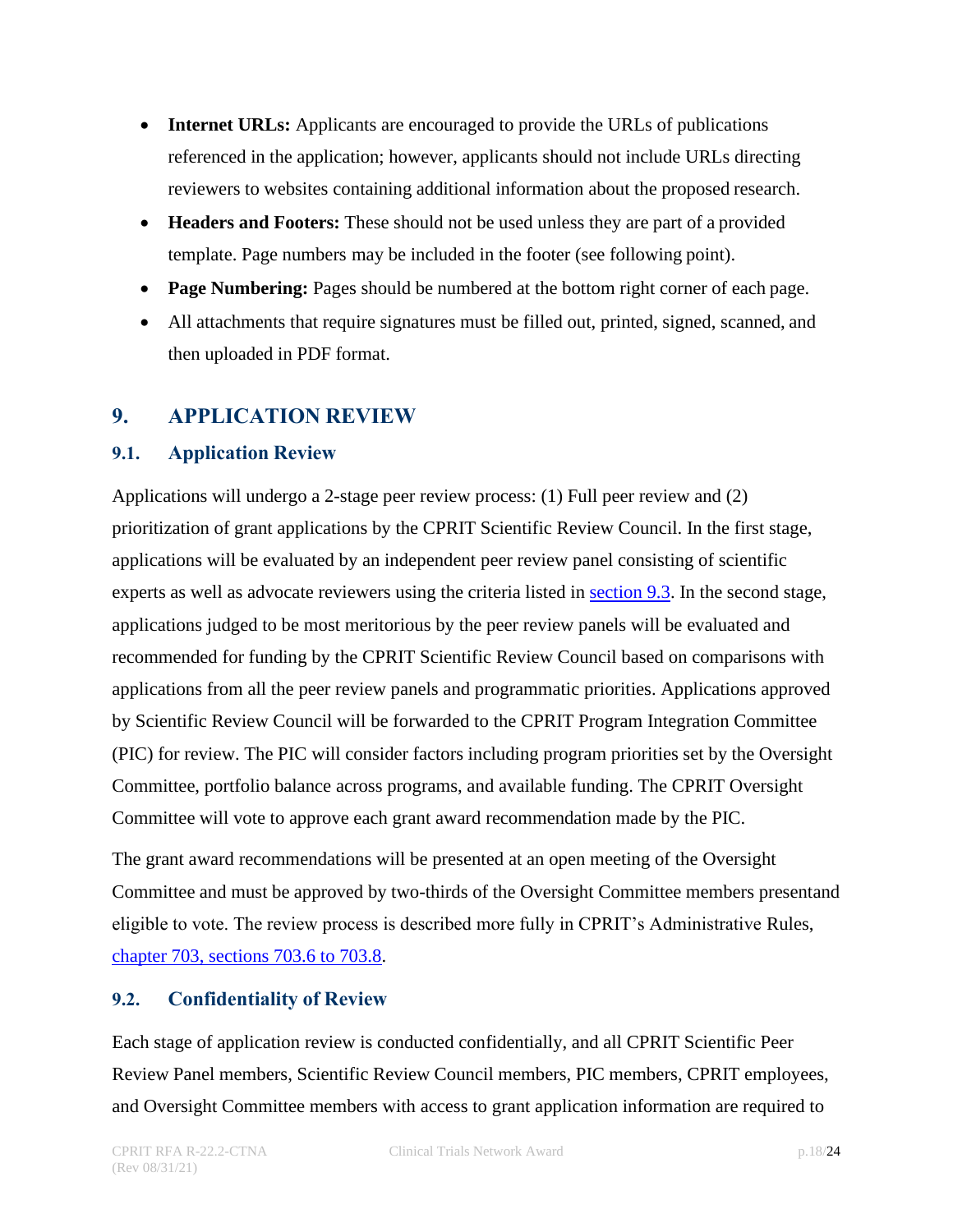sign nondisclosure statements regarding the contents of the applications. All technological and scientific information included in the application is protected from public disclosure pursuant to Health and Safety Code §102.262(b).

Individuals directly involved with the review process operate under strict conflict-of-interest prohibitions. All CPRIT Scientific Peer Review Panel members and Scientific Review Council members are non-Texas residents.

An applicant will be notified regarding the peer review panel assigned to review the grant application. Peer review panel members are listed by panel on CPRIT's website.

# **By submitting a grant application, the applicant agrees and understands that the only basis for reconsideration of a grant application is limited to an undisclosed Conflict of Interest as set forth in Texas Administrative Code [RULE](https://texreg.sos.state.tx.us/public/readtac$ext.TacPage?sl=R&app=9&p_dir=&p_rloc=&p_tloc=&p_ploc=&pg=1&p_tac=&ti=25&pt=11&ch=703&rl=9) §703.9**

Communication regarding the substance of a pending application is prohibited between the grant applicant (or someone on the grant applicant's behalf) and the following individuals: An Oversight Committee Member, a PIC Member, a Scientific Review Panel member, or a Scientific Review Council member. Applicants should note that the CPRIT PIC comprises the CPRIT Chief Executive Officer, the Chief Scientific Officer, the Chief Prevention Officer, the Chief Product Development Research Officer, and the Commissioner of State Health Services.

The prohibition on communication begins on the first day that grant applications for the grant mechanism are accepted by CPRIT and extends until the grant applicant receives notice regarding a final decision on the grant application. The prohibition on communication does not apply to the time period when preapplications or letters of interest are accepted. Intentional, serious, or frequent violations of this rule may result in the disqualification of the grant application from further consideration for a grant award.

# <span id="page-18-0"></span>**9.3. Review Criteria**

Full peer review of applications will be based on primary scored criteria and secondary unscored criteria, listed below. Review committees will evaluate and score each primary criterion and subsequently assign a global score that reflects an overall assessment of the application. **The overall assessment will not be an average of the scores of individual criteria; rather, it will**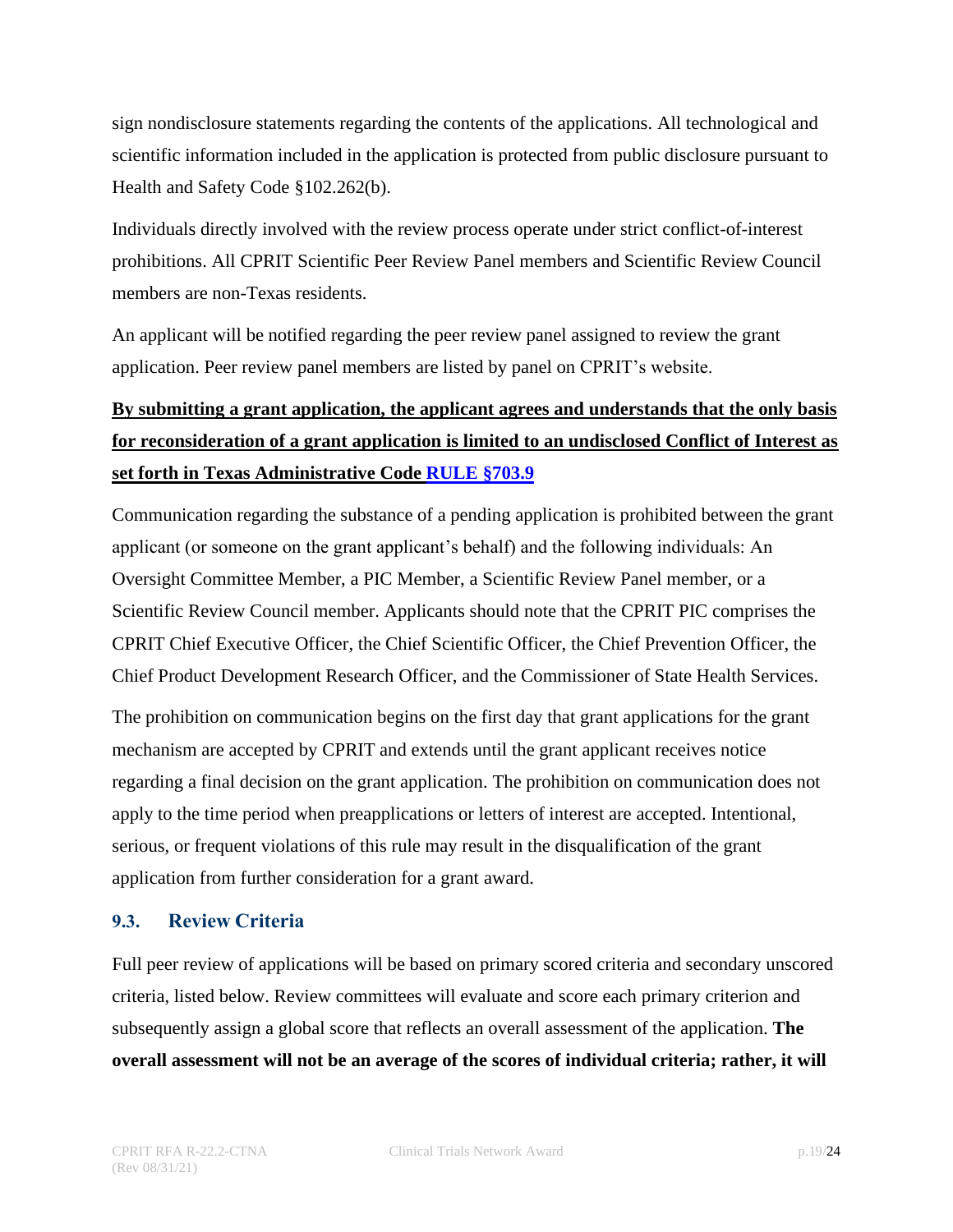**reflect the reviewers' overall impression of the application. Evaluation of the scientific merit of each application is within the sole discretion of the peer reviewers.**

#### <span id="page-19-0"></span>**9.3.1. Primary Criteria**

Primary criteria will evaluate the scientific merit and potential impact of the proposed work contained in the application. Concerns with any of these criteria potentially indicate a major flaw in the significance and/or design of the proposed study. Primary criteria include the following:

**Lead Institution:** Does the LI document a robust clinical trials program? Will the proposed network expand patient access and geographic proximity to the LI's cancer therapeutic clinical trials? Do plans for the network operation incorporate best practices to ensure timely trial oversight and monitoring to ensure patient safety and the output of high-quality data? Will the LI provide training for network personnel and opportunities for network personnel to receive CME, CNE, and ACRP maintenance certification?

**Network Affiliates:** Do the Network Affiliates proposed for Stage 1 demonstrate a commitment to providing their patients' access to clinical trials and is the environment and setting of the proposed Network Affiliates adequate to support a clinical trial program? Will the proposed network increase the diversity of the patients with access to the LI sponsored clinical trials? Has a physician leader who will provide overall leadership at the Network Affiliate site been identified?

**Network implementation:** Do the LI and Network Affiliates agree to use the LI IRB or a central IRB? Do the leadership of the LI and Network Affiliates agree to enter into the legal and contractual agreements necessary to allow the data sharing, EMR access, and LI personnel HIPAA business associate status, necessary for LI personnel to carry out trial monitoring and oversight at the Network Affiliate site? While final legal and contractual agreements are not required until an award is recommended by the CPRIT Oversight Committee, letters of institutional commitment from LI and Network Affiliate Leadership should address their commitments to enter into these agreements.

**Principal Investigator:** Does the applicant investigator demonstrate the required expertise and experience to lead the network? Has the applicant devoted enough of his or her time (percent effort) to this project?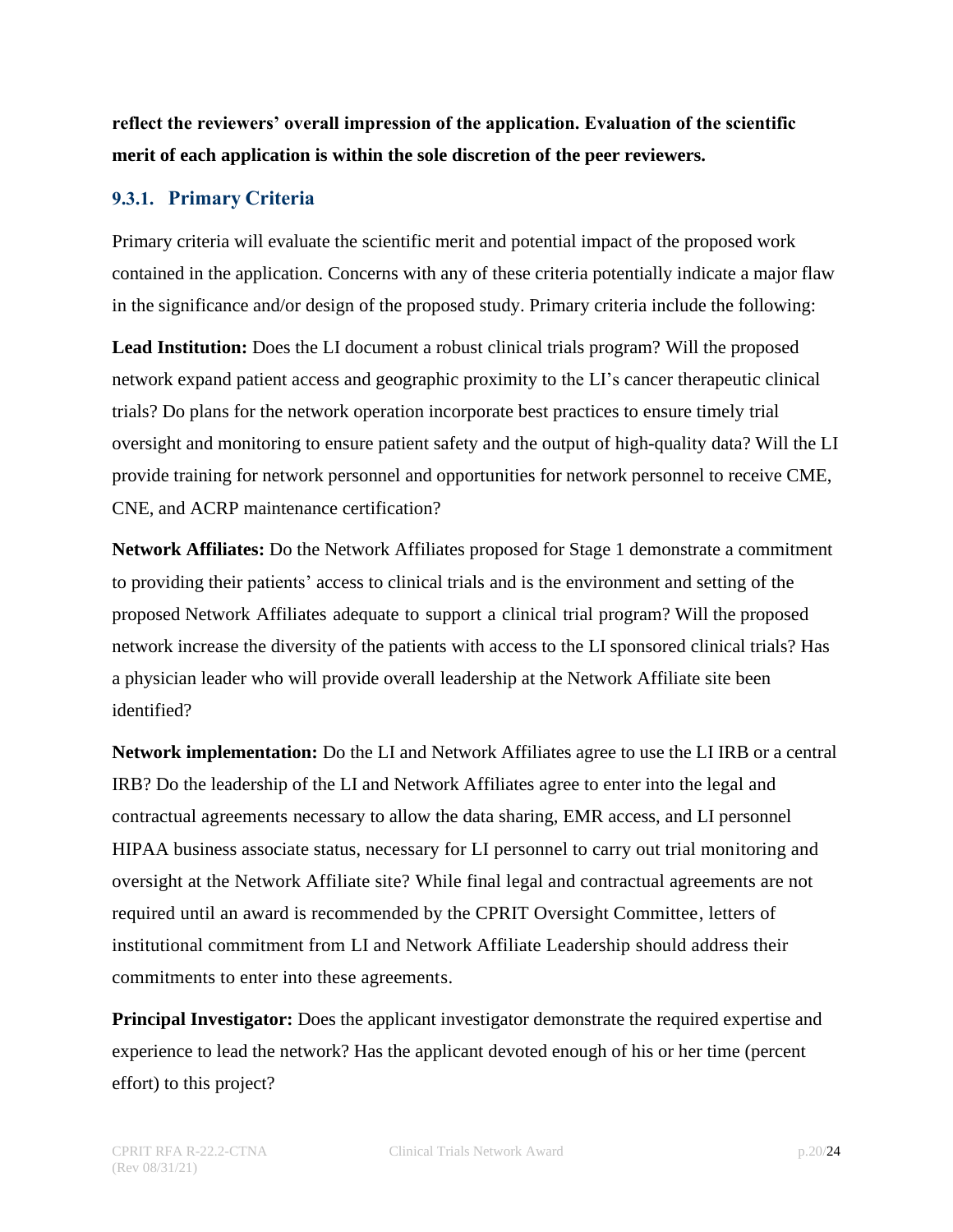#### <span id="page-20-0"></span>**9.3.2. Secondary Criteria**

Secondary criteria contribute to the global score assigned to the application. Concerns with these criteria potentially question the feasibility of the proposed research. Secondary criteria include the following:

**Research Environment:** Does the research team have the needed expertise, facilities, and resources to accomplish all aspects of the network? Are the levels of effort of the key personnel appropriate? Is there evidence of institutional support?

**Budget:** Is the budget appropriate for the proposed work?

**Duration:** Is the stated duration appropriate for the proposed work?

# <span id="page-20-1"></span>**10. KEY DATES**

#### **RFA**

RFA release August 30, 2021

#### **Application**

| Online application opens | October 13, 2021, 7 AM central time |
|--------------------------|-------------------------------------|
| Application due          | January 12, 2022, 4 PM central time |
| Application review       | January 2022 to August 2022         |
|                          |                                     |
| Award                    |                                     |
| Award notification       | August 17, 2022                     |

# <span id="page-20-2"></span>**11. AWARD ADMINISTRATION**

Texas law requires that CPRIT grant awards be made by contract between the applicant and CPRIT. CPRIT grant awards are made to institutions or organizations, not to individuals. Award contract negotiation and execution will commence once the CPRIT Oversight Committee has approved an application for a grant award. CPRIT may require, as a condition of receiving a grant award, that the grant recipient use CPRIT's electronic Grant Management System to exchange, execute, and verify legally binding grant contract documents and grant award reports.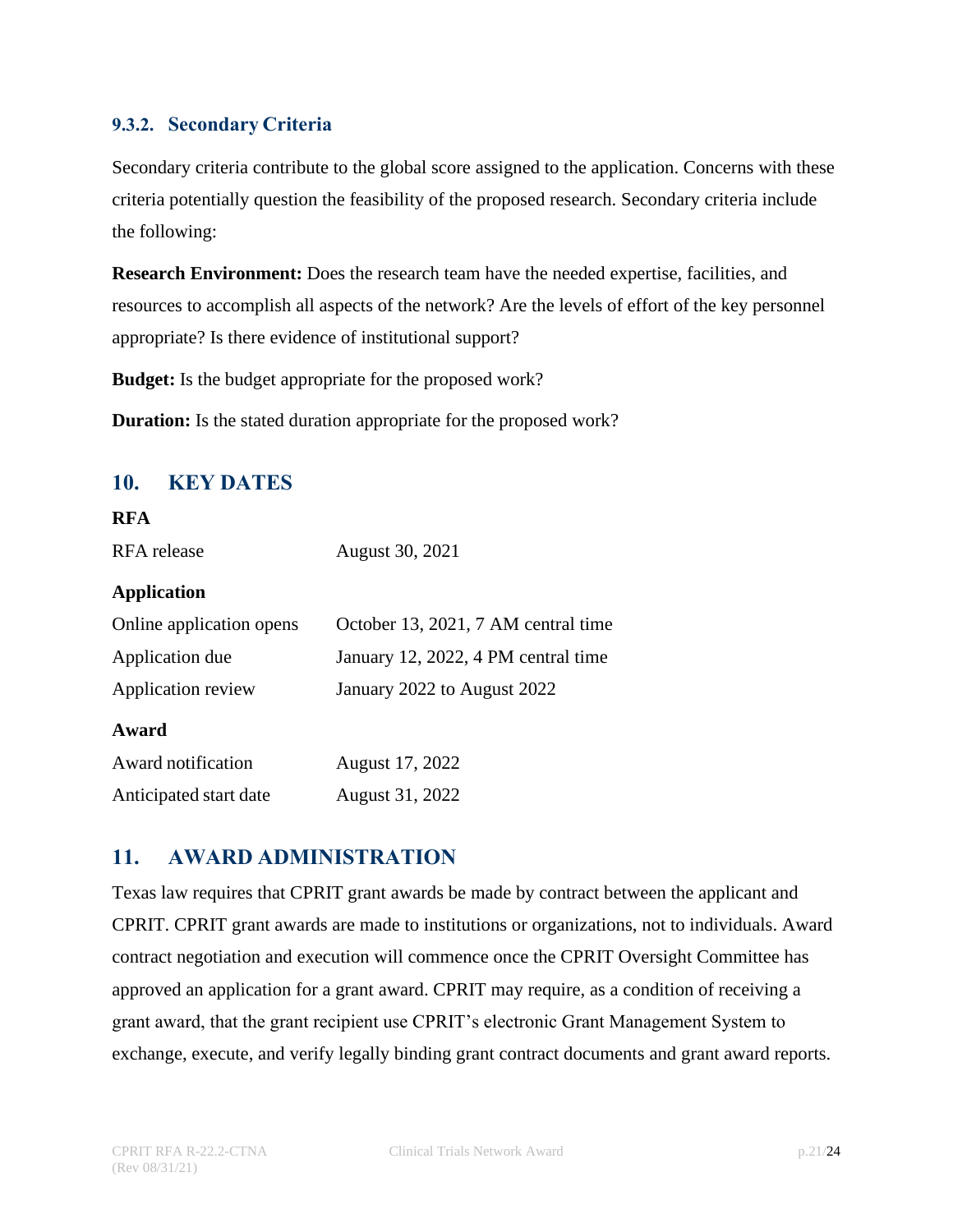Such use shall be in accordance with CPRIT's electronic signature policy as set forth in [chapter](https://texreg.sos.state.tx.us/public/readtac%24ext.ViewTAC?tac_view=4&ti=25&pt=11&ch=701&rl=Y) 701, [section 701.25.](https://texreg.sos.state.tx.us/public/readtac%24ext.ViewTAC?tac_view=4&ti=25&pt=11&ch=701&rl=Y)

Texas law specifies several components that must be addressed by the award contract, including needed compliance and assurance documentation, budgetary review, progress and fiscal monitoring, and terms relating to revenue sharing and intellectual property rights. These contract provisions are specified in CPRIT's Administrative Rules, which are available at [www.cprit.texas.gov. A](http://www.cprit.texas.gov/)pplicants are advised to review CPRIT's Administrative Rules related to contractual requirements associated with CPRIT grant awards and limitations related to the use of CPRIT grant awards as set forth in chapter 703, [sections 703.10, 703.12.](https://texreg.sos.state.tx.us/public/readtac%24ext.ViewTAC?tac_view=4&ti=25&pt=11&ch=703&rl=Y)

Prior to disbursement of grant award funds, the grant recipient organization must demonstrate that it has adopted and enforces a tobacco-free workplace policy consistent with the requirements set forth in CPRIT's Administrative Rules, chapter [703, section 703.20.](https://texreg.sos.state.tx.us/public/readtac$ext.TacPage?sl=R&app=9&p_dir=&p_rloc=&p_tloc=&p_ploc=&pg=1&p_tac=&ti=25&pt=11&ch=703&rl=20)

CPRIT requires award recipients to submit an annual progress report. These reports summarize the progress made toward the research goals and address plans for the upcoming year. In addition, fiscal reporting, human studies reporting, and vertebrate animal use reporting will be required as appropriate.

Continuation of funding is contingent upon the timely receipt of these reports. Failure to provide timely and complete reports may waive reimbursement of grant award costs and may result in the termination of award contract. Forms and instructions will be made available at [www.cprit.texas.gov.](http://www.cprit.texas.gov/)

# <span id="page-21-0"></span>**12. REQUIREMENT TO DEMONSTRATE AVAILABLE FUNDS**

Texas law requires that prior to disbursement of CPRIT grant funds, the grant recipient must demonstrate that it has an amount of funds equal to one-half of the CPRIT funding dedicated to the research that is the subject of the award. A grant recipient that is a public or private institution of higher education, as defined by §61.003, Texas Education Code, may credit toward the grant recipient's matching funds obligation the dollar amount equivalent to the difference between the indirect cost rate authorized by the federal government for research grants awarded to the grant recipient and the 5% indirect cost limit imposed by §102.203(c), Texas Health and Safety Code. Grant applicants are advised to consult CPRIT's Administrative Rules, [chapter 703,](https://texreg.sos.state.tx.us/public/readtac%24ext.ViewTAC?tac_view=4&ti=25&pt=11&ch=703&rl=Y)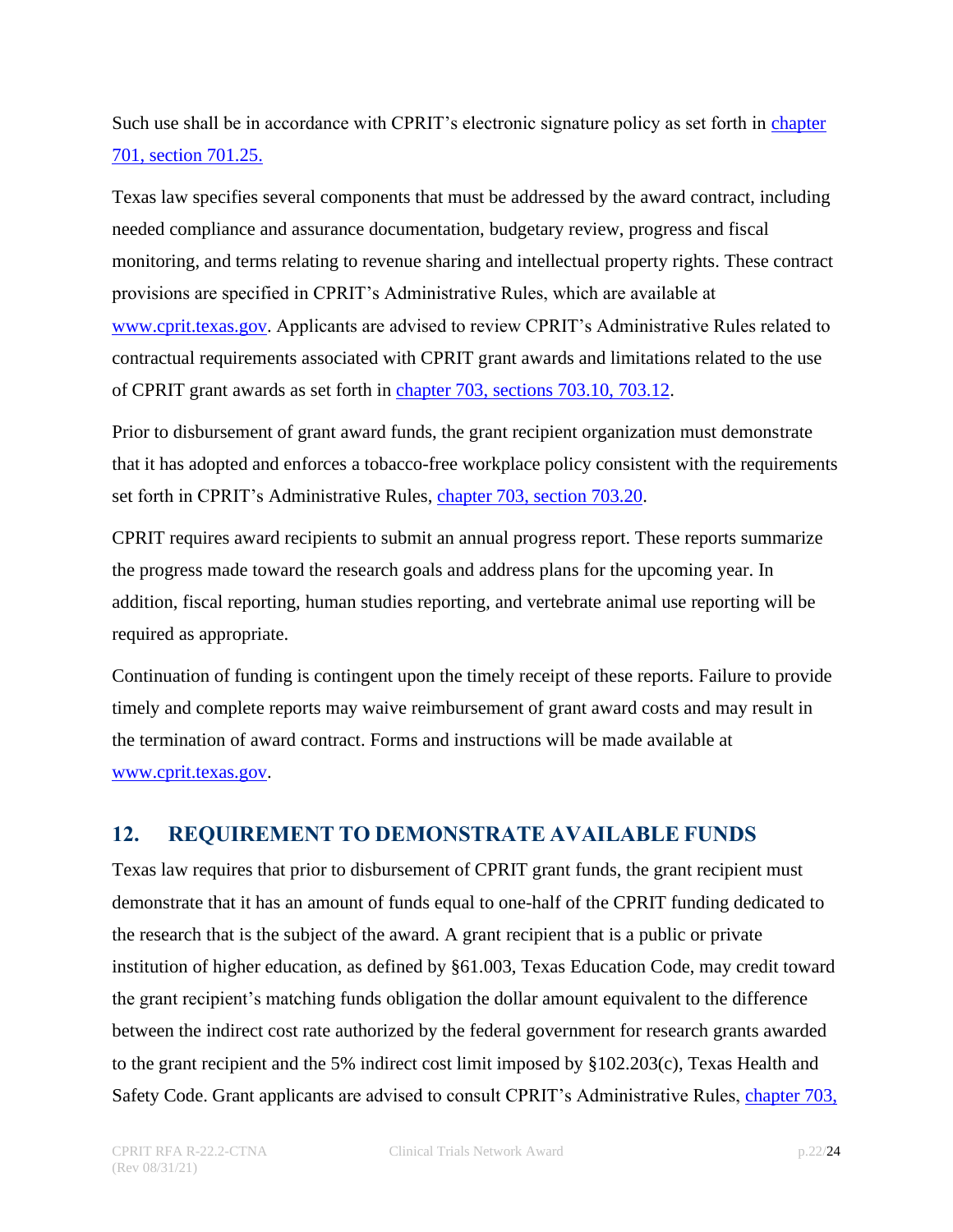[section 703.11,](https://texreg.sos.state.tx.us/public/readtac%24ext.ViewTAC?tac_view=4&ti=25&pt=11&ch=703&rl=Y) for specific requirements regarding demonstration of available funding. The demonstration of available matching funds must be made at the time the award contract is executed, and annually thereafter, not when the application is submitted.

CPRIT recognizes that an LI and/or Network Affiliate may not be considered a public or private institution of higher education or may have an FIDC rate credit that is less than 55%. If that is the case, non-CPRIT funds (eg, federal grants, industry contracts, philanthropic funds, institutional funds, etc) paid to support the clinical trials that are the subject of this award may be used to fulfill the matching funds requirement. CPRIT will also allow the grant recipient to count funds paid for the non-research-related patient care costs toward the matching funds requirement. The grant recipient must submit documentation to CPRIT supporting all matching fund expenses.